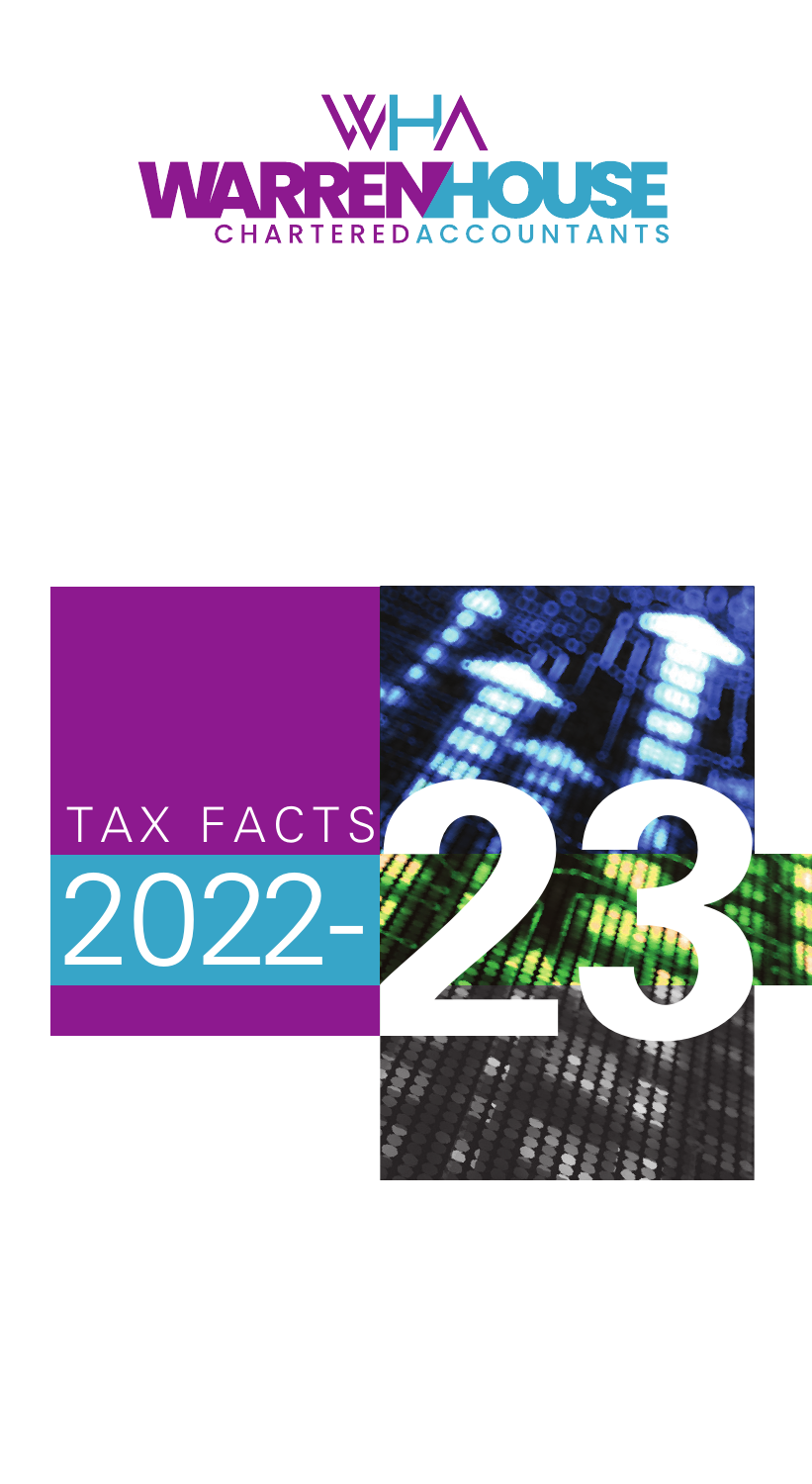# **CONTENTS**

- Personal Taxation
- Pensions
- Investment Reliefs
- National Insurance Contributions (NIC)
- Employee Benefits
- Capital Gains Tax (CGT)
- Corporation Tax
- Capital Allowances
- Unincorporated Business Tax
- Property Taxes
- Value Added Tax (VAT)
- Inheritance Tax
- Trusts
- Key Deadlines
- Freeports



This booklet is prepared for guidance only. We recommend that you contact us for advice before acting on any information contained in the booklet and we cannot accept responsibility for any action taken without such advice.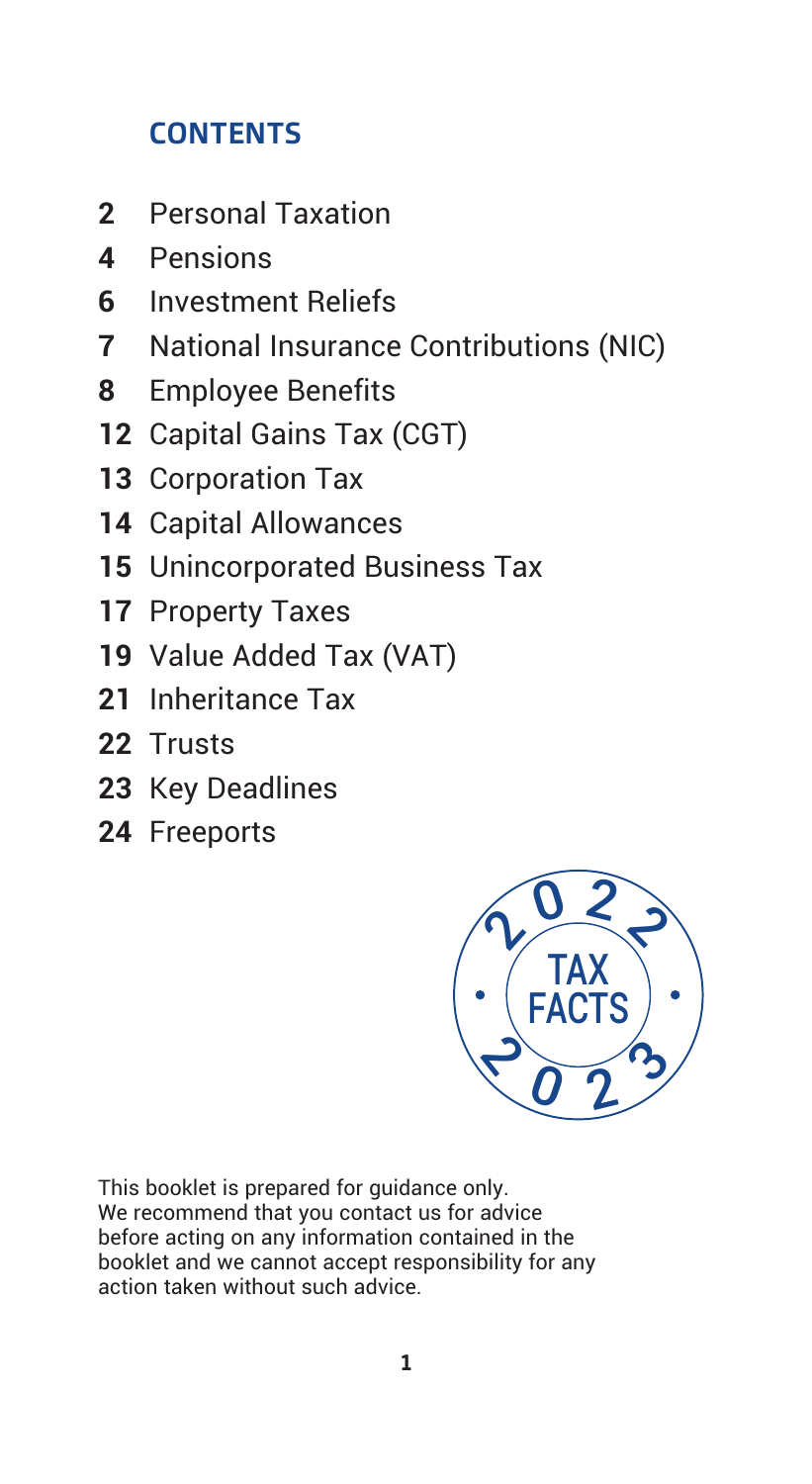# **Personal Tax Main personal allowances**

|                                    | 2022/23 | 2021/22 |
|------------------------------------|---------|---------|
| Personal income tax allowance (PA) | £12.570 | £12.570 |
| Marriage allowance (transferable)  | 1.260   | 1.260   |
| Blind person's allowance           | 2.600   | 2.520   |
| Rent-a-room relief                 | 7.500   | 7.500   |
| <b>Trading Income</b>              | 1.000   | 1.000   |
| Property Income                    | 1.000   | 1.000   |
|                                    |         |         |

### **Notes**

- 1. PA is reduced by £1 for every £2 by which Adjusted Net Income (ANI) exceeds £100,000, so PA is nil when ANI is £125,140.
- 2. ANI is total taxable income, less qualifying pension contributions and Gift Aid donations.
- 3. Marriage allowance is the transferable part of the PA and is available only to married couples and civil partners born after 5 April 1935. It can be transferred to their spouse or civil partner as long as the recipient is not a higher or additional rate taxpayer.
- 4. The rent-a-room exemption is available where the taxpayer lets out part of the home they live in as furnished residential accommodation.
- 5. The trading and property income allowances have various conditions that restrict their availability.
- 6. Where rent-a-room, trading or property income exceed the relevant limit above, that limit (rather than expenses) may be deducted from gross income.

# **Income tax bands**

|                                  | 2022/23                       | 2021/22      |
|----------------------------------|-------------------------------|--------------|
| Savings rate band                | £5.000                        | £5.000       |
| Basic rate band (BRB)            | 37.700                        | 37.700       |
| Higher rate band (HRB)           | 37,701-150,000 37,701-150,000 |              |
| <b>Additional rate</b>           | over 150.000                  | over 150,000 |
| Personal Savings Allowance (PSA) |                               |              |
| - Basic rate taxpayer            | 1.000                         | 1.000        |
| - Higher rate taxpayer           | 500                           | 500          |
| Dividend allowance               | 2.000                         | 2.000        |
|                                  |                               |              |

- 1. The BRB (Scotland: intermediate rate band) and additional rate threshold are extended by the grossed-up equivalent of personal pension contributions and Gift Aid donations paid by the taxpayer in the tax year, or treated as paid in the tax year.
- 2. Taxable income usually uses up the rate bands in the following order:
	- G 'general income' (employment, pensions, business profits, rent)
	- S 'savings income' (mainly interest)
	- D 'dividends' (distributions from companies/most unit trusts)
- 3. The savings rate band is part of the basic rate band, meaning that to the extent that savings income falls in the first £5,000 of the basic rate band, it is taxed at nil rather than 20%.
- 4. Different bands and rates apply to general income in Scotland (see page 3).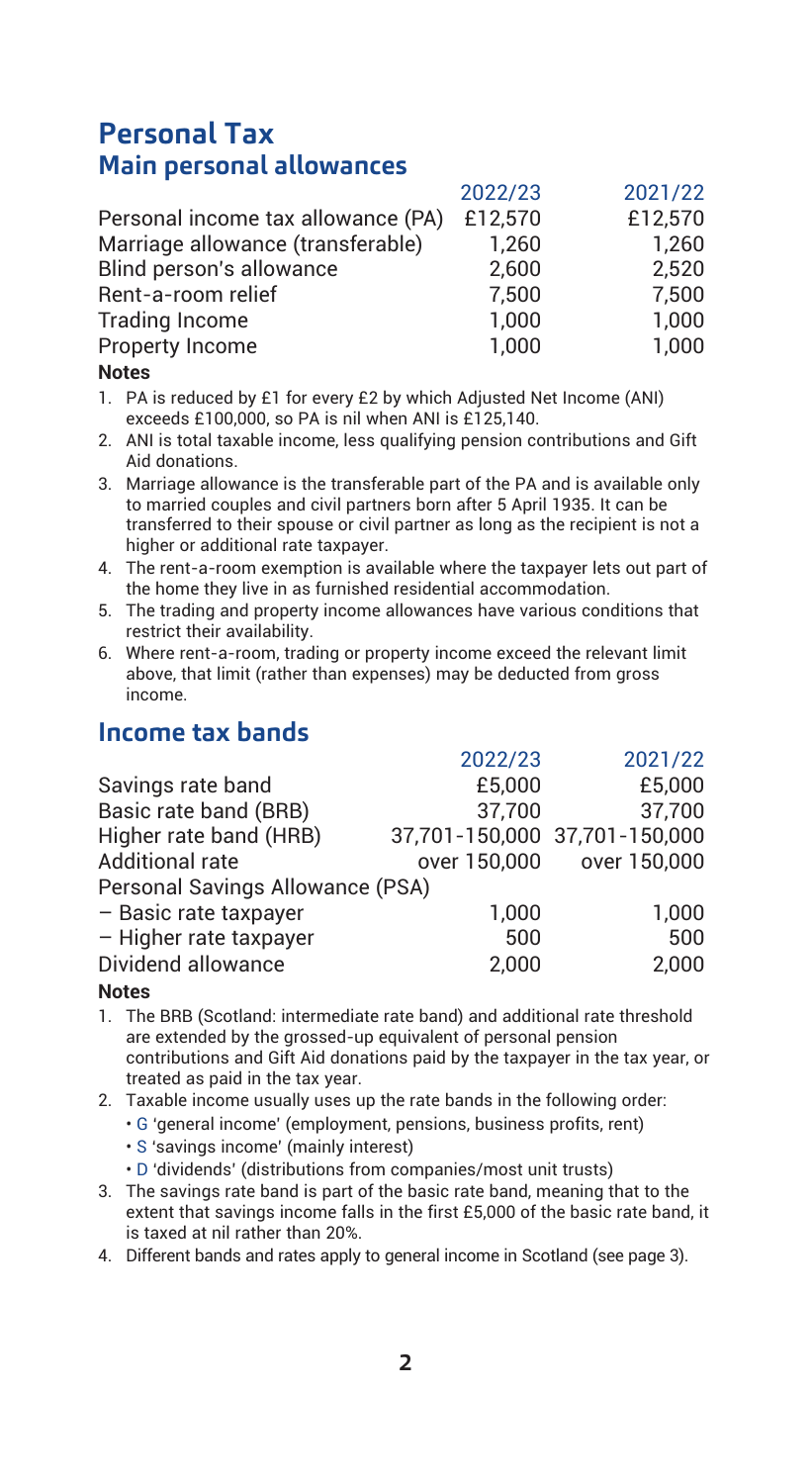### **Income tax rates**

|                     |    |              | 2022/23  |    |    | 2021/22 |
|---------------------|----|--------------|----------|----|----|---------|
| Rates differ for:   | G  | <b>S</b>     |          | G  | S  | D       |
| Basic rate (%)      | 20 | $20^{\circ}$ | 8.75     | 20 | 20 | 7.5     |
| Higher rate (%)     | 40 |              | 40 33.75 | 40 | 40 | 32.5    |
| Additional rate (%) | 45 |              | 45 39.35 | 45 | 45 | 38.1    |

### **Notes**

1. The PSA (see page 2) taxes interest at nil, where it would otherwise be taxable at 20% or 40%. It is not available to an additional rate taxpayer.

2. Dividends are usually taxed as the 'top slice' of income. The Dividend Allowance taxes the first £2,000 of dividend income at nil rather than the rate that would otherwise apply.

### **Income tax bands and rates - Scotland**

|     | 2022/23       | 2021/22                       |
|-----|---------------|-------------------------------|
| 19% | £2.162        | £2.097                        |
| 20% | 2.163-13.118  | 2.098-12.726                  |
| 21% | 13.119-31.092 | 12.727-31.092                 |
| 41% |               |                               |
| 46% | over 150,000  | over 150,000                  |
|     |               | 31.093-150.000 31.093-150.000 |

### **Note**

The Scottish rates and bands do not apply for savings and dividend income, which are taxed at normal UK rates.

# **Remittance basis charge**

| Resident in the UK for       | 2022/23                   | 2021/22 |
|------------------------------|---------------------------|---------|
| 7 of preceding 9 tax years   | £30,000                   | £30,000 |
| 12 of preceding 14 tax years | 60.000                    | 60,000  |
| 15 of preceding 20 tax years | Deemed to be UK domiciled |         |

### **Notes**

- 1. The remittance basis charge (RBC) is payable by non-UK domiciled individuals who claim the remittance basis and who have been resident in the UK for the periods shown.
- 2. If remittance basis is claimed, foreign income or gains is only taxable in the UK when remitted to the UK.
- 3. Those persons domiciled or deemed domiciled in the UK are not eligible to claim remittance basis.

# **Residential landlords**

|                                  | 2022/23 | 2021/22 |
|----------------------------------|---------|---------|
| Proportion of finance costs      |         |         |
| allowable against letting income | Nil     | Nil     |
|                                  |         |         |

- 1. Finance costs comprise mainly interest, but include related matters such as arrangement fees.
- 2. A tax reducer at 20% of the disallowed finance costs is available to reduce the landlord's income tax liability, but is subject to certain restrictions.
- 3. These rules do not affect qualifying furnished holiday lets, commercial property or corporate landlords.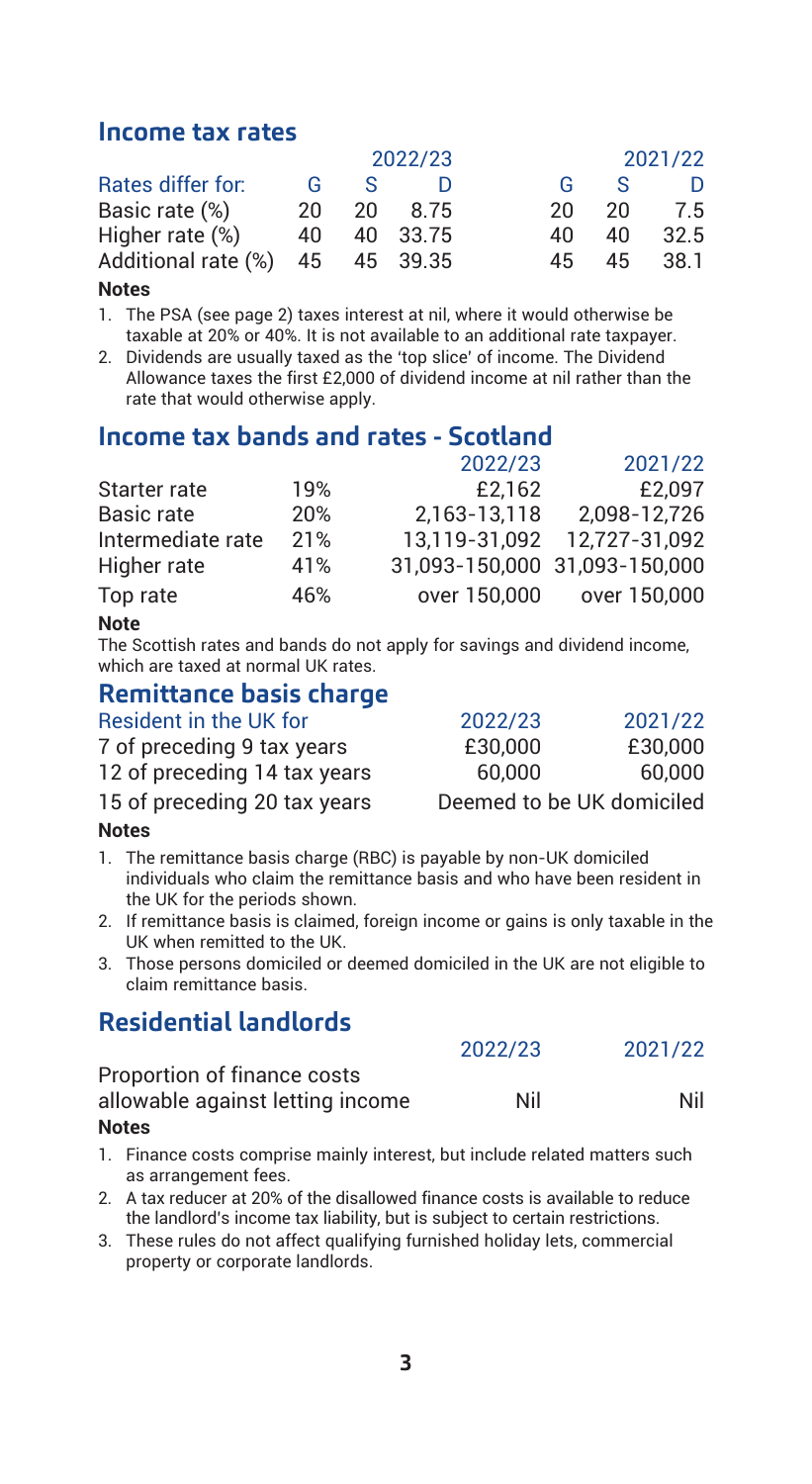# **High Income Child Benefit charge (HICBC)**

|                 | 2022/23 | 2021/22 |
|-----------------|---------|---------|
| Lower threshold | £50,000 | £50,000 |
| Upper threshold | 60.000  | 60,000  |

### **Notes**

- 1. Only applicable to families who receive child benefit, where adjusted net income of higher earner is above lower threshold.
- 2. HICBC is equivalent to 1% of child benefit received by the family, for every £100 of adjusted net income over lower threshold.
- 3. The higher earner in the family must declare child benefit received by them or their partner on their tax return.
- 4. The recipient of child benefit can elect not to receive it in order to avoid the HICBC, without losing their right to accrue certain state benefits. Child benefit payments can subsequently be recommenced if the claimant chooses.

# **Pensions**

| <b>Registered pensions</b>      | 2022/23    | 2021/22    |
|---------------------------------|------------|------------|
| Lifetime Allowance (LA)         | £1.073.100 | £1.073.100 |
| Annual Allowance (AA) - maximum | 40.000     | 40.000     |
| Annual Allowance - minimum      | 4.000      | 4.000      |
| Money Purchase                  |            |            |
| Annual Allowance (MPAA)         | 4.000      | 4.000      |
| $M - 1 - 1$                     |            |            |

- 1. Tax relief is generally obtained on pension contributions in one of three ways:
	- a) Under "net pay arrangements" i.e. contributions come out of gross pay;
	- b) By "relief at source" (RAS) i.e. contributions are made net of basic rate tax (which the fund claims back from HMRC);
	- c) Salary sacrifice (see note 13).
- 2. Tax relief at the taxpayer's marginal income tax rate is given on the individual's pension contributions up to 100% of earnings, capped by the AA.
- 3. Those with little or no UK relevant earnings can make pension contributions up to £3,600 gross (£2,880 net) per year.
- 4. AA can be increased by unused allowance brought forward from the previous three tax years.
- 5. AA is usually tapered down by £1 for every £2 of adjusted income over £240,000, to a minimum of £4,000.
- 6. Annual allowance charge (for pension inputs exceeding the annual allowance) is levied at the individual's marginal rate.
- 7. Employers can contribute to the employee's pension fund up to the AA per year, less any contributions made by the individual. Employer will enjoy tax relief on those contributions under the normal rules for business expenses.
- 8. Investors in personal and other defined contribution pension schemes can currently access all of their pension savings once they reach age 55.
- 9. When the investor takes benefits from such pension schemes under flexiaccess drawdown, up to 25% of the accumulated fund can be drawn as a tax-free lump sum. The balance is taxed at the investor's marginal rate of tax that applies in the year those benefits are drawn.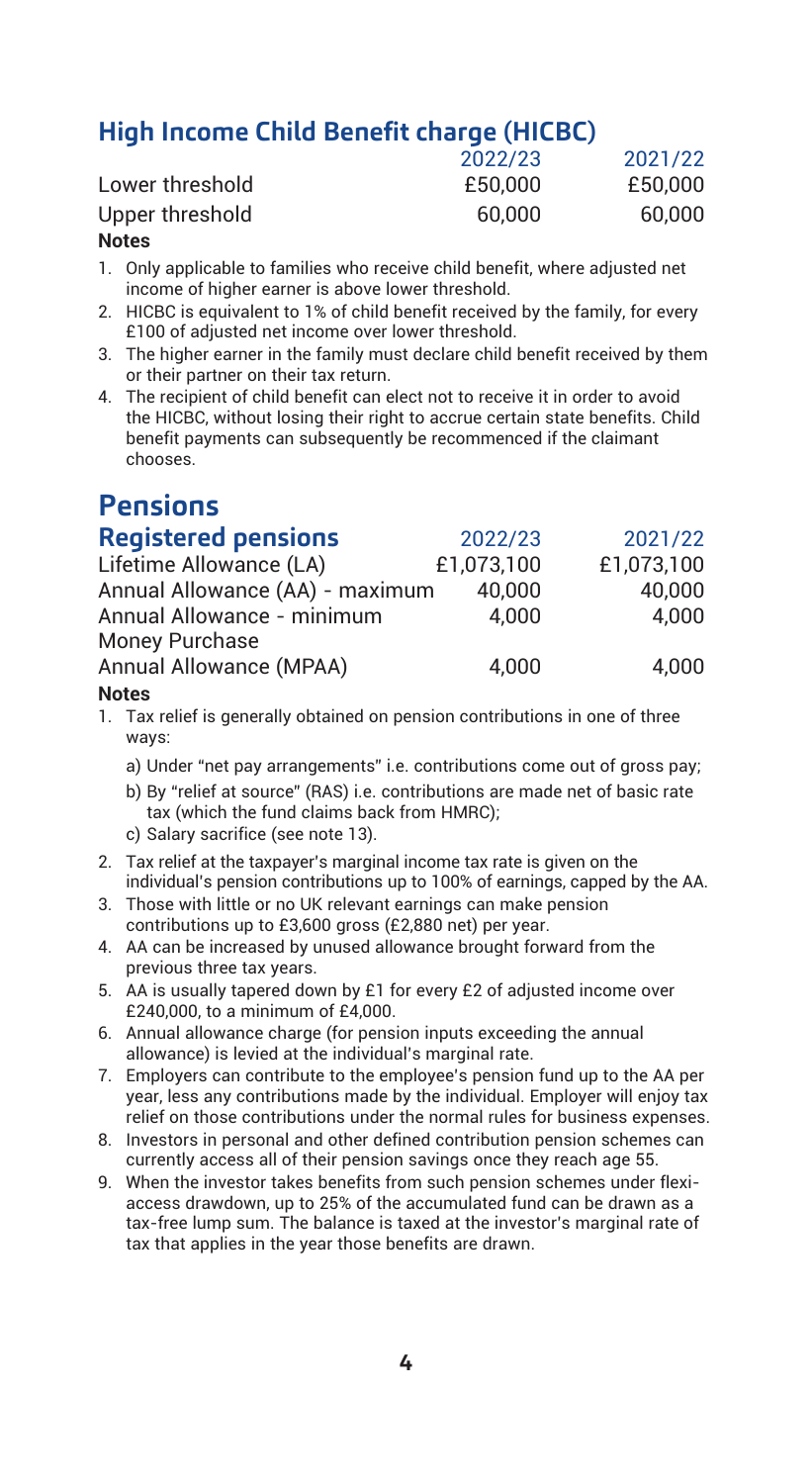- 10. LA is measured against the capital value of the pension benefits at the time they are first taken and on certain other occasions.
- 11. LA charge is 55% if funds exceeding the LA are taken as a lump sum, or 25% if the benefits are taken as income.
- 12. MPAA replaces AA where taxpayer has started to take taxable income from a defined contribution scheme and has further pension inputs. There is no carry forward of unused MPAA.
- 13. Salary sacrifice for pension contributions is very tax-efficient. An employee agrees to give up some of their salary in exchange for pension contributions by the employer, which are are exempt from income tax and National Insurance.
- 14. The amount that must be paid to the employee for National Minimum Wage (NMW) purposes will be the post salary sacrifice amount, so a salary sacrifice can't generally take an employee below the NMW. There is an exception where an employee is provided with work-related accommodation under a salary sacrifice arrangement.
- 15. The post-salary sacrifice amount will apply for all tax, NIC and benefits purposes, including tax credits, pension net relevant earnings and statutory redundancy.
- 16. 'Auto enrolment' (AE) makes it a legal requirement for all employers to automatically enrol their eligible employees into a workplace pension and make contributions to that pension.
- 17. Under AE, the total minimum contribution is 8% of salary, of which the employer must fund a minimum of 3% of salary.
- 18. Employees can opt out of AE but those that do will need to be re-enrolled every three years.
- 19. Self-invested Personal Pensions (SIPPs) are a form of personal pension fund that can invest in a wider range of assets than other pension funds, where the investment is restricted to insurance-backed funds.
- 20. In particular, the permitted investments include direct holdings of quoted investments and commercial property. The latter is often owned by SIPPs of business owners, with the property being rented to the business as premises from which to operate. The rental payments are tax-deductible for the business and tax-exempt receipts for the SIPP.
- 21. Unlike other pension schemes, SIPPs are allowed to take on debt. They can (broadly) borrow up to 50% of their net asset value to invest in permitted investments.

### **State pension**

| Maximum amount per week | 2022/23 | 2021/22 |
|-------------------------|---------|---------|
| Old state pension       | £141.85 | £137.60 |
| New state pension       | 185.15  | 179.60  |

- 1. An individual is eligible to draw the state retirement pension when he or she reaches State Pension Age (SPA). State Pension age is increasing for both men and women. It became 66 in October 2020; thereafter it will gradually increase to 68.
- 2. Individuals who reach SPA after 5 April 2016 receive the new state pension, which replaced the old state pension, the second state pension and pension credit.
- 3. An individual who qualifies for the state pension may choose to defer claiming it. Any deferred pension will be paid at a higher rate than the normal pension.
- 4. The state pension is taxable.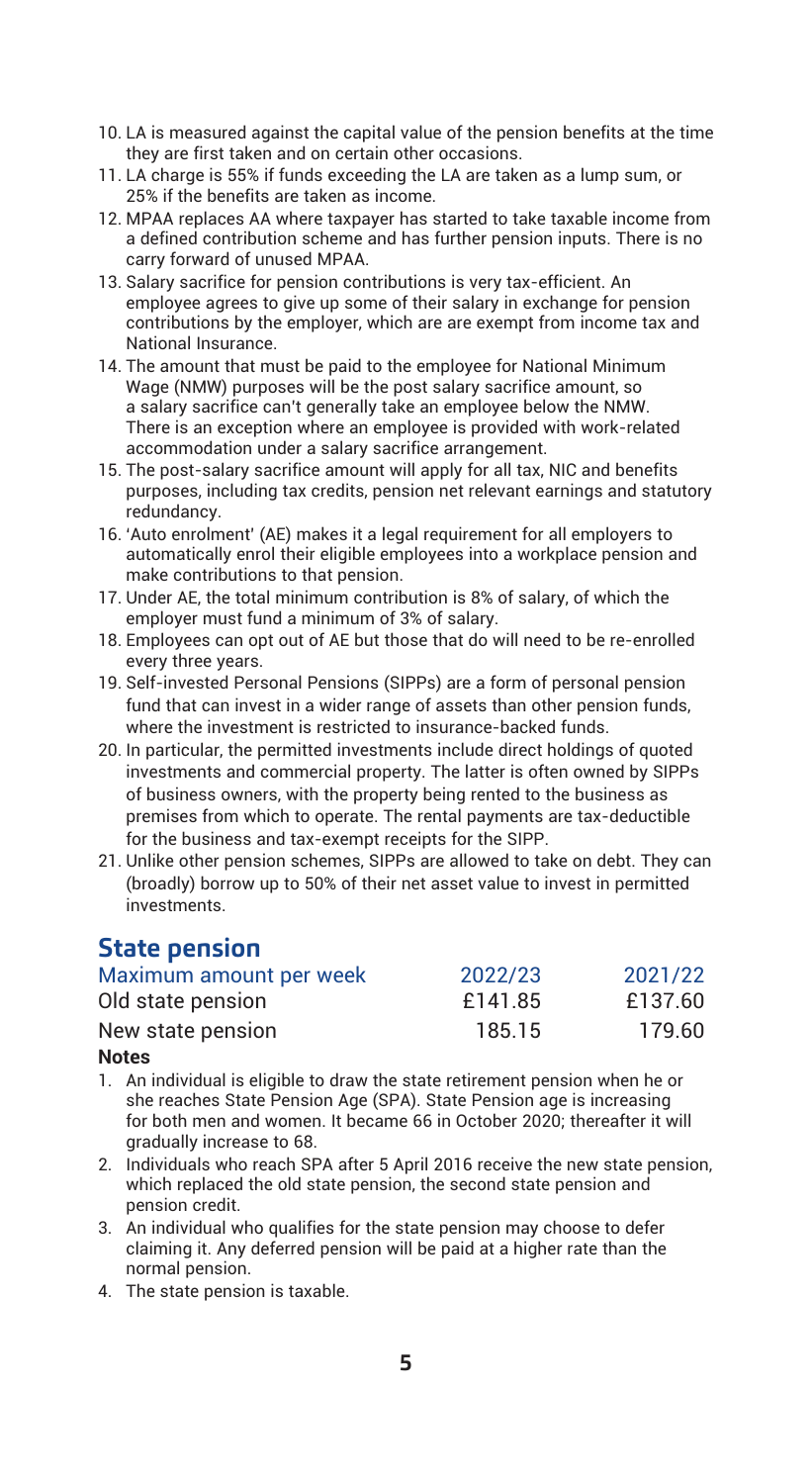# **Investment reliefs**

| 2022/23                                      | 2021/22   |
|----------------------------------------------|-----------|
|                                              |           |
| £20.000                                      | £20,000   |
| 4.000                                        | 4.000     |
| 9.000                                        | 9.000     |
| Enterprise Investment Scheme (EIS) 2,000,000 | 2.000.000 |
| 100.000                                      | 100.000   |
| 200.000                                      | 200.000   |
| 1.000.000                                    | 1.000.000 |
|                                              |           |

- 1. ISA investors can invest in any combination of cash or shares, up to the overall limits shown. The £4,000 LISA limit is part of the general ISA limit of £20,000, not additional to it.
- 2. Taxpayers aged between 18 and 40 may open a LISA and invest up to £4,000 each year, which qualifies for a 25% Government bonus on amounts invested up to the age of 50.
- 3. This benefit is retained as long as the money is either:
	- put towards a first home costing up to £450,000, or
	- kept in the account until reaching age 60, or
	- withdrawn after being diagnosed with a terminal illness when having less than 12 months to live
- 4. If the money in a LISA is withdrawn in other circumstances, the bonus is clawed back, with an additional 5% charge (i.e. total charge of 25% of amount withdrawn).
- 5. Junior ISAs are available to those aged under 18 and who don't have a Child Trust Fund account. At age 18, their junior ISA becomes an adult ISA.
- 6. EIS, VCT and SITR investments attract 30% Income Tax relief, but those schemes all have different qualifying rules.
- 7. SEIS investments attract 50% Income Tax relief.
- 8. Where the disposal proceeds from any capital gain are reinvested under EIS or SITR in the four-year period that starts one year before the date of the gain, all or part of the original gain can be deferred.
- 9. Gains reinvested under SEIS, within the same tax year, up to the investment limit attract 50% exemption from CGT.
- 10. Investments made under EIS, SEIS and SITR can be carried back to be treated as made in the previous tax year, subject to the investment limits.
- 11. Gains on disposals of investments acquired under EIS, SEIS or SITR are exempt from CGT if investment conditions have not been broken. Disposals of VCT shares are exempt CGT (i.e. no gain or loss arises).
- 12. Dividends from investments in VCTs do not attract income tax provided the original investment was made within the permitted maximum of £200,000 per year. Dividends received from EIS, SEIS or SITR schemes are taxable as normal.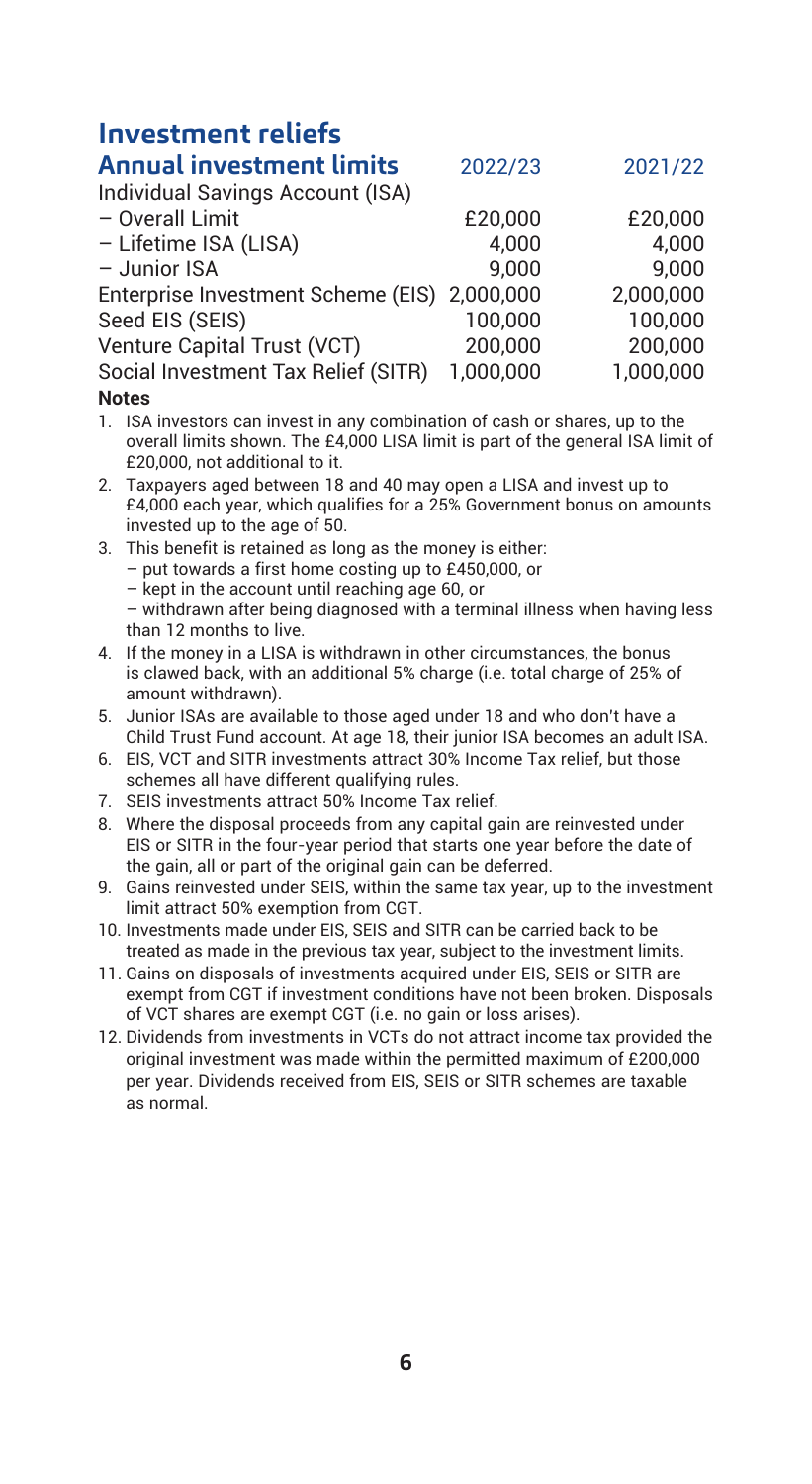# **National Insurance Contributions (NIC) Class 1 NIC thresholds** 2022/23

|                                     | Week | Month | Year   |
|-------------------------------------|------|-------|--------|
| Lower Earnings Limit (LEL)          | £123 | £533  | £6.396 |
| Primary Threshold (PT)              |      |       |        |
| 6.4.2022 to 5.7.2022:               | 190  | 823   | N/A    |
| 6.7.2022 to 5.4.2023:               | 242  | 1.048 | N/A    |
| Secondary Threshold (ST)            | 175  | 758   | 9.100  |
| Upper Secondary Threshold (UST) 967 |      | 4.189 | 50.270 |
| Upper Earnings Limit (UEL)          | 967  | 4.189 | 50.270 |
| $M - L - L$                         |      |       |        |

**Notes**

1. Employers and employees both contribute at rates dependent on the level of earnings during a weekly, monthly or annual earnings period.

- 2. No employee NIC are payable on earnings between the LEL and the PT but, when reported by the employer, the employee accesses entitlement to contributory benefits.
- 3. For those paid regularly, the PT for 2022/23 is equivalent to £11,908 for the year. It will become equal to the personal allowance (£12,570) in 2023/24.

# **Class 1 NIC rates** 2022/23

|               | Employee | Employer |
|---------------|----------|----------|
| PT/ST to UEL  | 13.25%   | 15.05%   |
| Above the UEL | 3.25%    | 15.05%   |
| Class 1A/1B   | N/A      | 15.05%   |

- 1. No employee NIC are payable once the employee reaches state retirement age, but employer NIC continue to be payable.
- 2. No employer NIC are payable on earnings up to the UST for:
	- employees aged under 21;
	- apprentices aged under 25;
	- armed services veterans in the first 12 months of civilian employment.
- 3. Employers with physical premises in a Freeport tax site ('Freeport employers') are eligible for some relief from employers' Class 1 NIC. See page 24.
- 4. A person with more than one employment can defer the payment of some employee NIC until after the end of the tax year. The total amount payable is then checked and limited, so the full 13.25% rate is only applied to income between the PT and the UEL.
- 5. An 'employment allowance' of £5,000 (2021/22 £4,000) per qualifying business gives exemption from Class 1 Employer NIC. Some businesses are excluded, including certain sole director companies and employers that had an employer's Class 1 NIC liability of £100,000 or more for 2021/22. Employee NIC are unaffected.
- 6. Employer contributions (at 15.05%) are also due on most taxable benefits (Class 1A) and on the amount chargeable to income tax under a PAYE settlement agreement (Class 1B).
- 7. When an employer reimburses non-deductible expenses to an employee, who has paid the initial cost themselves, the reimbursed amount is treated as earnings and is subject to PAYE and Class 1 NIC.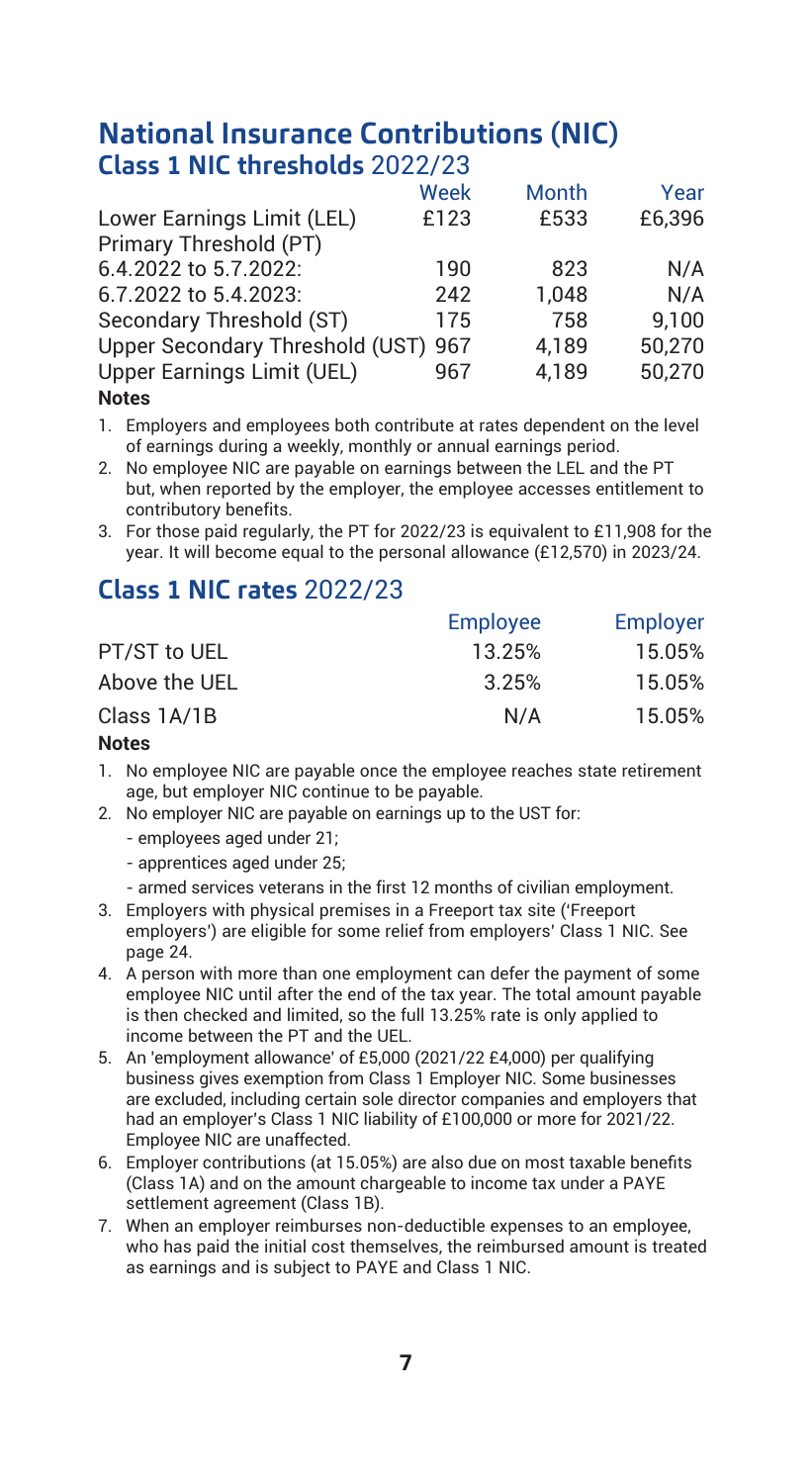# **Class 2 NIC**

| Rate per week                 | 2022/23 | 2021/22 |
|-------------------------------|---------|---------|
| Flat rate                     | £3.15   | £3.05   |
| Small Profits Threshold (SPT) | 6.725   | 6.515   |
| Upper Profits Limit (UPL)     | 11.908  | N/A     |

### **Notes**

- 1. Self-employed people pay Class 2 NIC if their profits exceed the UPL (2021/22 SPT).
- 2. Those with profits above the SPT access entitlement to contributory benefits and can pay Class 2 NIC voluntarily to maintain this access if profits are below that level.

# **Class 3 NIC**

| Rate per week | 2022/23 | 2021/22 |
|---------------|---------|---------|
| Flat rate     | £15.85  | £15.40  |
|               |         |         |

### **Note**

Anyone who wants to maintain State Pension rights may pay voluntary Class 3 NIC, but there are restrictions on paying Class 3 (or voluntarily paying Class 2) where the individual lives abroad.

### **Class 4 NIC**

| Annual                    | 2022/23 | 2021/22 |
|---------------------------|---------|---------|
| Lower profits limit (LPL) | £11.908 | £9.568  |
| Upper profits limit (UPL) | 50.270  | 50.270  |
| LPL to UPL                | 10.25%  | 9%      |
| Above UPL                 | 3.25%   | 2%      |
| $\cdots$                  |         |         |

### **Notes**

- 1. Class 4 NIC are payable on profits from UK trades or professions that exceed the lower profits limit.
- 2. Both Class 2 and Class 4 NIC are collected through self assessment.
- 3. An individual who is both employed and self-employed may pay Class 1, Class 2 and Class 4 NIC, subject to the maximum limit for the year.

# **Employee Benefits Employer-provided car benefit**

|                 |           |          |           | 2021/22 chargeable %      |
|-----------------|-----------|----------|-----------|---------------------------|
|                 |           | 2022/23  |           | for cars first registered |
|                 | Electric  |          | Pre       | Post                      |
| CO <sub>2</sub> | Range     | All cars | 6.04.2020 | 5.04.2020                 |
| q/km            | miles     | %        | %         | %                         |
|                 | N/A       |          |           |                           |
| $1 - 50$        | >130      | 2        |           |                           |
| $1 - 50$        | 70 - 129  | 5        | 5         |                           |
| $1 - 50$        | $40 - 69$ | 8        | 8         |                           |
| $1 - 50$        | $30 - 39$ | 12       | 12        |                           |
| $1 - 50$        | $30$      | 14       | 14        | 13                        |
| $51 - 54$       | N/A       |          | 15        | $\overline{4}$            |
|                 |           |          |           |                           |

Then a further 1% for each 5g/km CO<sub>2</sub> emissions, up to a maximum of 37%.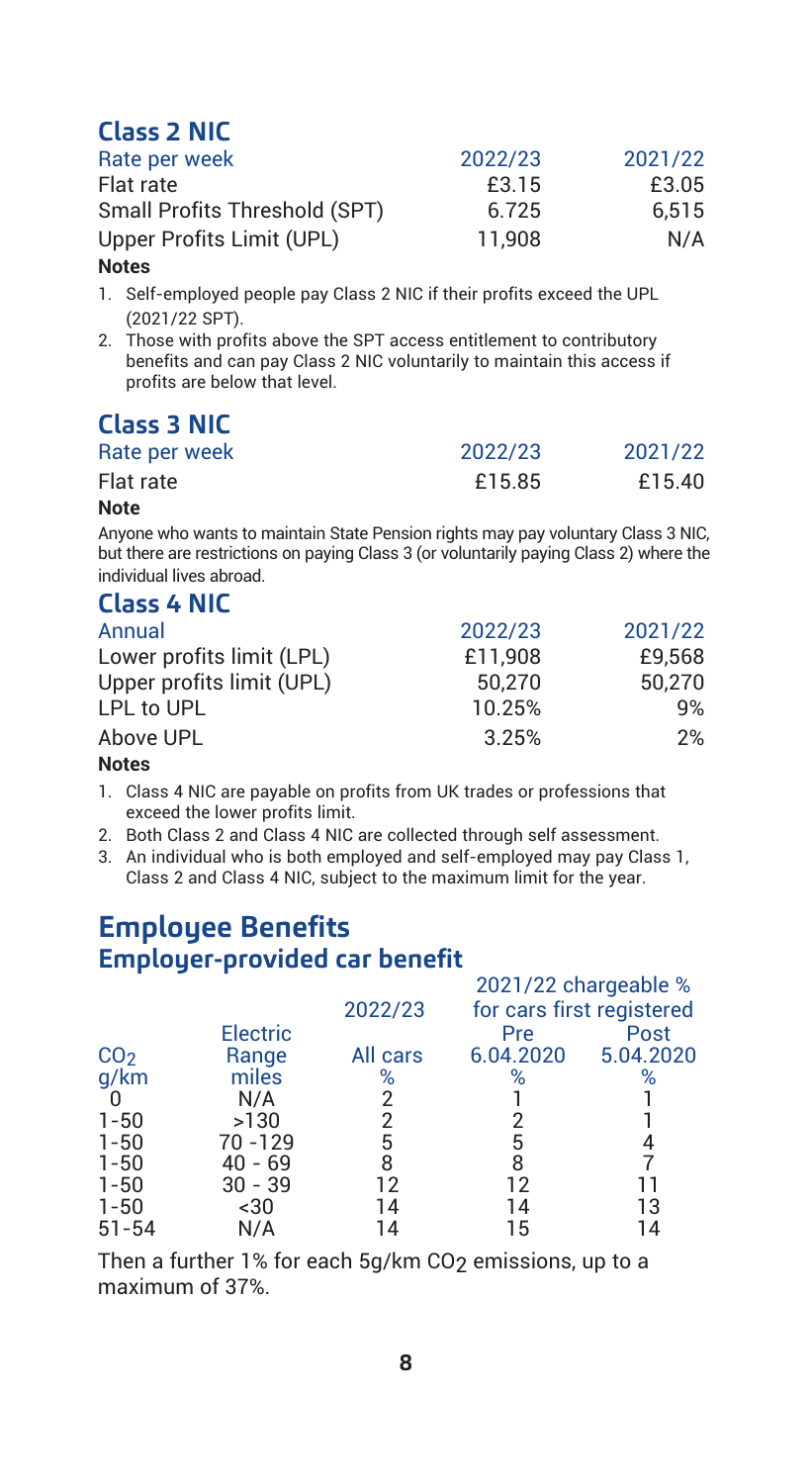### **Notes**

- 1. The employee is taxed on the 'cash equivalent', calculated as a percentage (see table) of the vehicle's chargeable value.
- 2. Chargeable value is the list price when new plus the cost of most accessories added, less any capital contribution (up to £5,000) by the employee.
- 3. The employer must pay Class 1A NIC at 15.05% (2021/22: 13.8%) on the benefit.
- 4. Diesel cars (with some exceptions, including cars featuring 48V mild-hybrid technology) suffer a 4% supplement on the table's figures, but are still capped at 37%

# **Car fuel benefit**

|                    | 2022/23 | 2021/22 |
|--------------------|---------|---------|
| Benefit multiplier | £25,300 | £24.600 |
|                    |         |         |

### **Notes**

- 1. Where fuel is provided by the employer for private use in a company car, the percentage used to calculate the car benefit is applied to the benefit multiplier in order to determine the taxable benefit.
- 2. The benefit is charged without reduction for contributions by the employee, unless all private fuel is paid for (in which case there is no benefit). This reimbursement by the employee must be done by 6 July following the end of the tax year, unless the fuel benefit is "payrolled", in which case the deadline is 1 June following the end of the tax year.
- 3. There is no taxable benefit where an employer provides free charging points for electric vehicles at their premises.
- 4. Where the employer provides the car and the employee provides the fuel, HMRC's advisory fuel mileage rates can be used to reimburse the cost of fuel used on business journeys. This includes reimbursement of 5p/mile for electric cars. Those rates are updated each quarter and published at www.gov.uk/government/publications/advisory-fuel-rates.

# **Employer-provided van benefits**

|                   | 2022/23 | 2021/22 |
|-------------------|---------|---------|
| Ordinary van      | £3,600  | £3.500  |
| Zero-emission van | Nil     | Nil     |
| Fuel benefit      | 688     | 669     |

### **Note**

If the private use of a van is restricted to home-to-work travel, there is no taxable benefit, unlike for company cars.

| <b>Employment-related loans</b> | 2022/23 | 2021/22 |
|---------------------------------|---------|---------|
| Official Rate of Interest (ORI) | 2.00%   | 2.00%   |

- 1. Where a director or employee receives one or more loans from an employer that in total exceed £10,000 at any point in the tax year, interest of at least the ORI must be paid to avoid a benefit charge. There must also be a contractual obligation to pay that interest.
- 2. Where a benefit arises, the excess of the ORI over the actual interest paid must be applied to the value of the loan to calculate the benefit.
- 3. Loans from a close company to shareholders of the company may also generate a tax charge for the company.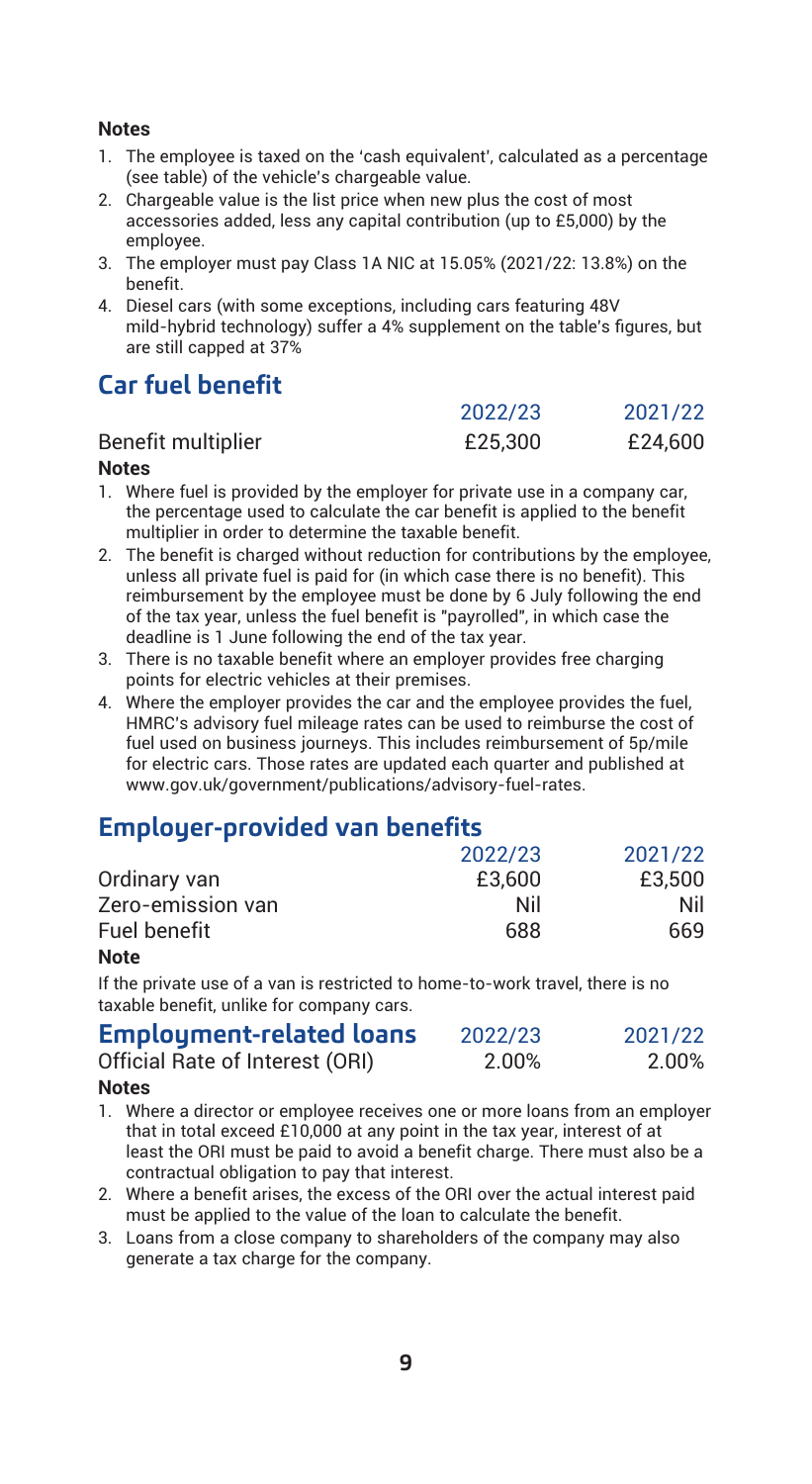# **Tax-free mileage allowances**

Employee's own transport **per per business mile** 

Cars, first 10,000 miles Cars, over 10,000 miles Business passengers Motorcycle Bicycle 20p

| 45p             |
|-----------------|
| 25p             |
| 5p              |
| 24p             |
| 20 <sub>p</sub> |

### **Notes**

- 1. The above mileage rates also apply to employees completing business journeys in their own electric vehicle, as long as the employee is charging the vehicle themself.
- 2. Passenger must be completing the same business journey.
- 3. For all except the business passengers' allowance, if the employer does not pay the full mileage rate, the employee can claim tax relief on any shortfall from HMRC.

### **Employee share schemes** Type of share scheme Tax advantages

### **Share Incentive Plan (SIP)**

Free shares worth up to £3,600 pa. Employee can buy up to £1,800 pa (or least five years: no Income Tax or 10% of income if lower) out of pre-tax CGT on the value when they leave pay. Employer can match each share bought with up to two more.

### **Enterprise Management Incentive (EMI)**

Trading companies with fewer than 250 employees and assets up to £30m can grant options to selected employees to buy up to £250,000 worth of shares.

### **Company Share Option Plan (CSOP)**

Share options to buy up to £30,000 of No Income Tax or NIC if option is shares can be granted to employees.

### **Save As You Earn (SAYE)**

Employees contribute up to £500 a month to a savings scheme, and use money to exercise share options.

### **Notes**

- 1. Generally, employees are charged to Income Tax on the value of shares that they are given or are issued to them by their employer, less any amount paid for the shares. NIC are also charged if the company is quoted, or the shares can be easily sold. If the employer operates one of the above tax-advantage schemes, the tax charges may be eliminated, reduced or deferred.
- 2. The employer must register the share scheme with HMRC, using the online Employment Related Securities (ERS) system, by 6 July following the end of the tax year in which the scheme is implemented.

If shares left in the scheme for at the scheme. Gains on disposal are subject to CGT.

No Income Tax or NIC if option is exercised within ten years of option grant. Shares qualify for 10% rate of CGT on disposal if grant is at least two years before disposal.

exercised between three and ten years of grant. Gains on disposal are subject to CGT.

No Income Tax or NIC if option is exercised three years or more after the grant of option. Gains on disposal are subject to CGT.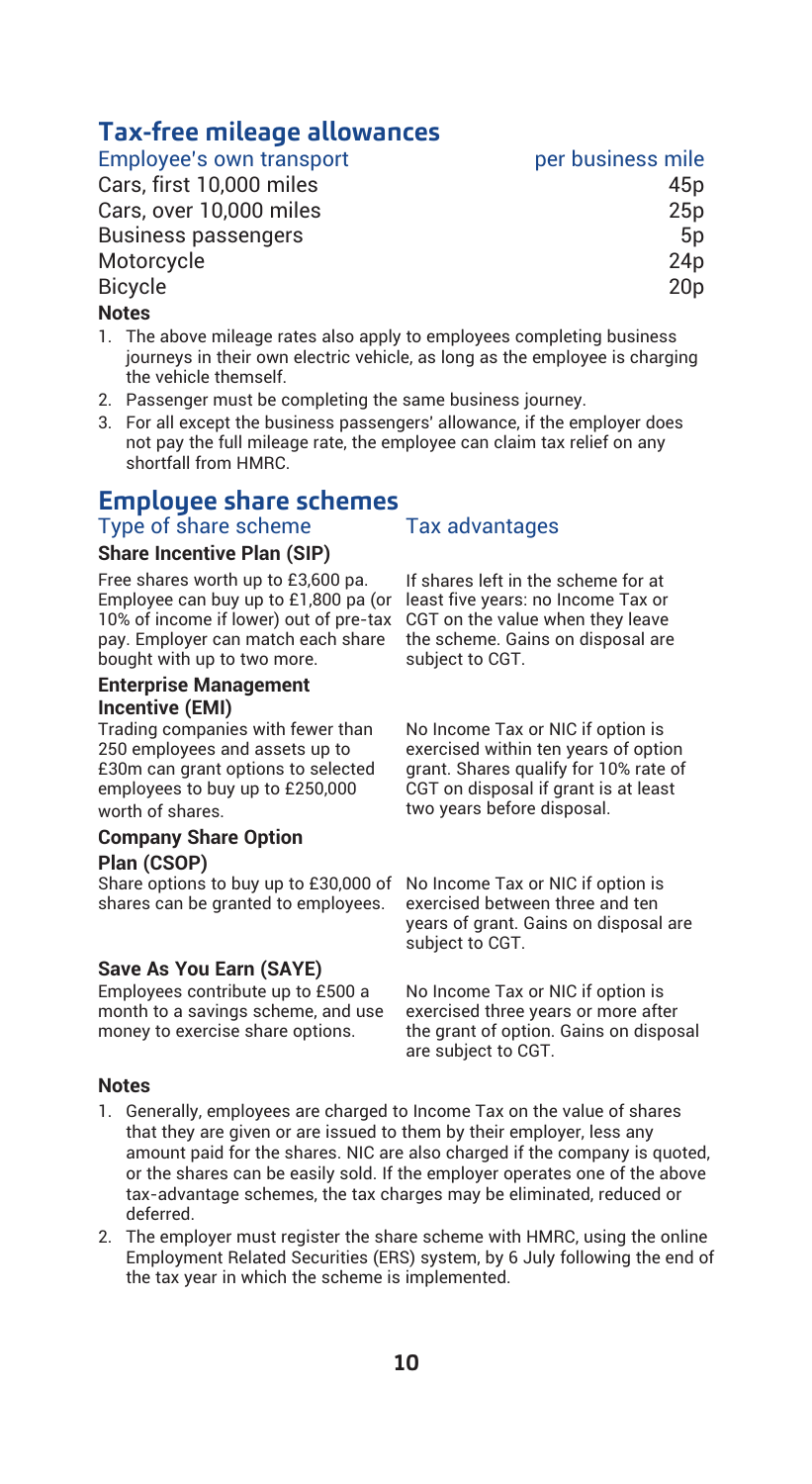- 3. Employers must file an annual return for each share scheme online through ERS by 6 July each year.
- 4. The above is a very brief summary of the main tax-advantaged share schemes; other conditions apply.

### **Childcare vouchers and Tax-free Childcare (TFC)** Childcare vouchers - weekly exempt amount

|                          | 2022/23 | 2021/22 |
|--------------------------|---------|---------|
| Basic rate taxpayer      | £55     | £55     |
| Higher rate taxpayer     | 28      | 28      |
| Additional rate taxpayer | 25      | 25      |

### **Notes**

- 1. The employer-provided childcare voucher scheme is closed to new entrants.
- 2. Employees who joined the scheme before 6 April 2011, and are still employed by that employer, continue to receive a benefit of £55 per week, whatever their marginal rate of tax.
- 3. Tax-free Childcare (TFC) accounts are now available to all eligible parents. You cannot use TFC if you are receiving childcare vouchers.
- 4. Under TFC, where both parents work and earn a specified minimum income (but neither has income of more than £100,000 per year), they are able to put up to £8,000 a year per child into an account, which the Government will top up with 25p for every £1 contributed by the parents.
- 5. A TFC account can be used to pay for childcare for a child aged 11 and under, except for disabled children, where the limits are doubled and contributions can continue up to the age of 17.
- 6. Unlike the voucher scheme, TFC is available to the self-employed.
- 7. You cannot get TFC at the same time as claiming Working Tax Credit, Child Tax Credit or Universal Credit.

# **Main exempt benefits**

Free parking at or near the employee's place of work

Personal incidental expenses when staying away from home

Medical treatment to help an employee return to work from absence of at least 28 days. "Trivial benefits" not given in recognition of work done (or to be done)

Long-service awards where the service is not less than 20 years and no similar award has been made to the same employee within the previous 10 years. Christmas or other annual party open to staff generally Home working allowance if required to work from home

# Benefit item Limit of exemption<br>
Mobile phone one one per employee

One per employee Subsidised meals For all employees in a staff canteen None

Pension contributions **Annual allowance (see Pensions)** £5 per night, £10 if abroad

Qualifying relocation expenses £8,000 per employee per move £500

> £50 and not cash or a cash voucher; 6 x £50pa cap for directors of most small companies Non-cash awards of up to £50 per year of service

£150 a head per employee attending (or £300 where employee can bring a guest) £6 per week or £26 per month (or higher amount if there is evidence of higher costs incurred)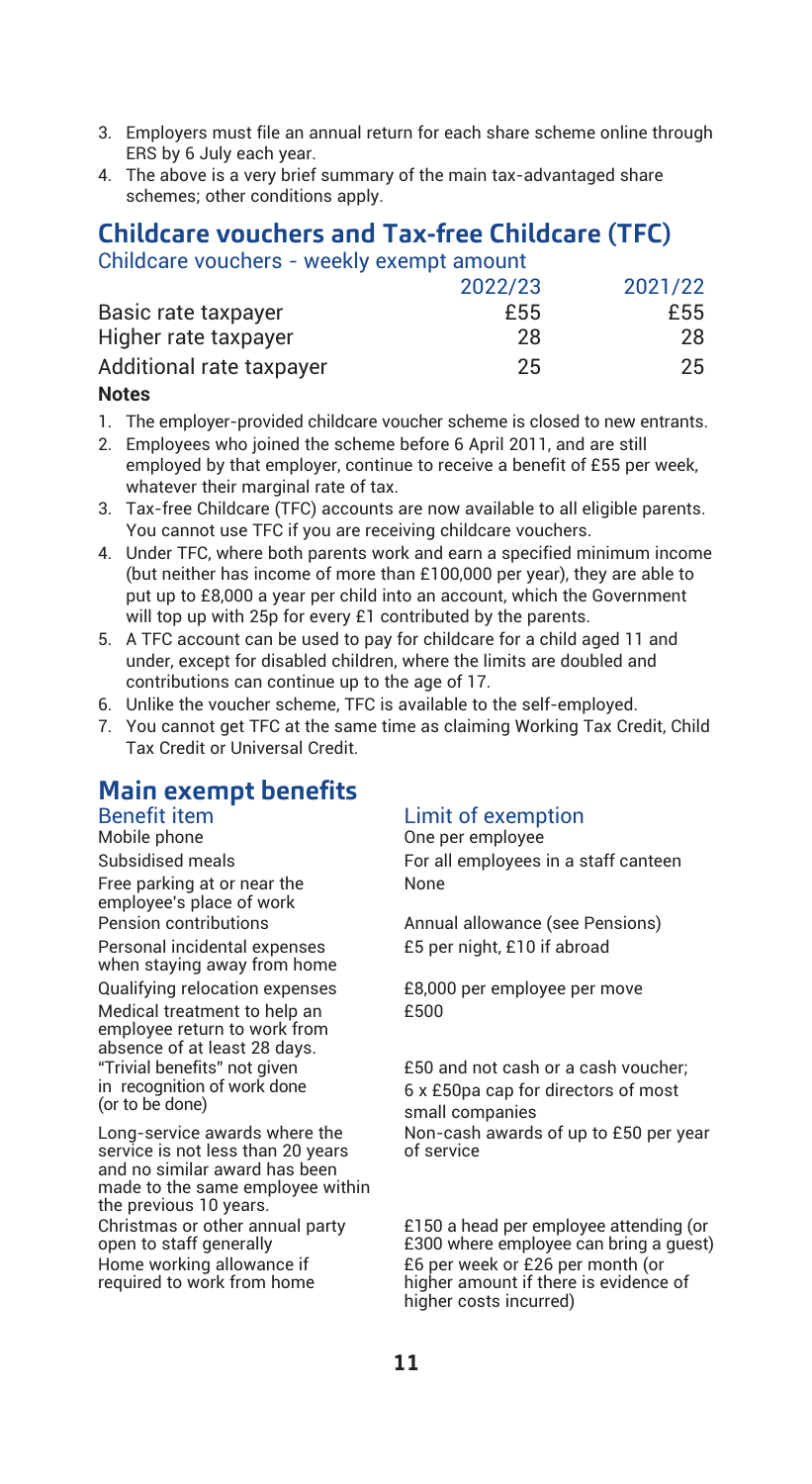# **Capital Gains Tax Annual Exempt Amount (AEA)**

|                                  | 2022/23 | 2021/22 |
|----------------------------------|---------|---------|
| Individuals and deceased estates | £12.300 | £12.300 |
| Most trusts                      | 6.150   | 6.150   |

### **Notes**

- 1. Each individual is entitled to an AEA, but that exemption may be denied if they claim the remittance basis (see Personal Taxation).
- 2. The AEA cannot be transferred, nor carried forward or back to another tax year.

| <b>Tax rate</b>               | 2022/23 & 2021/22       |       |
|-------------------------------|-------------------------|-------|
|                               | Residential<br>property | Other |
| Individuals                   |                         |       |
| - to limit of basic rate band | 18%                     | 10%   |
| - above basic rate band       | 28%                     | 20%   |
| Trusts and deceased estates   | 28%                     | 20%   |

### **Notes**

- 1. CGT is payable on capital gains made in the tax year, after deduction of capital losses, available reliefs and the AEA.
- 2. There is no CGT on gains accrued to the date of a taxpayer's death.
- 3. There is no charge on disposals between spouses or registered civil partners who are living together. On such disposals, the transferee takes over the transferor's CGT cost.
- 4. When a chargeable asset is given away, the donor is treated as receiving the full market value and is liable for CGT accordingly.
- 6. CGT is normally payable on 31 January following the end of the tax year of disposal (e.g. 31 January 2024 for 2022/23) as part of the self assessment process. However, for disposals of UK residential property, any CGT is due within 60 days of completion of sale.
- 7. Non-residents disposing of any UK land and buildings must pay CGT within 60 days of completion

# **Business Asset Disposal Relief (BADR)**

|                             | 2022/23 | 2021/22 |
|-----------------------------|---------|---------|
| Lifetime limit              | £1m     | £1m     |
| CGT on qualifying disposals | 10%     | 10%     |

- 1. Disposals made by individuals or certain trustees can qualify for BADR.
- 2. The asset disposed of must have been owned for at least two years and be one of:
	- a business or an interest in a business
	- business assets sold within three years of the business ceasing
	- shares in a trading company, of which the individual is an officer or employee and either holds at least 5% of the ordinary share capital or acquired the shares under an EMI scheme; other detailed conditions apply
	- assets used by the shareholder's 'personal company' or partnership and disposed of as an 'associated disposal' of 5% or more of either the company's shares or the partnership interest.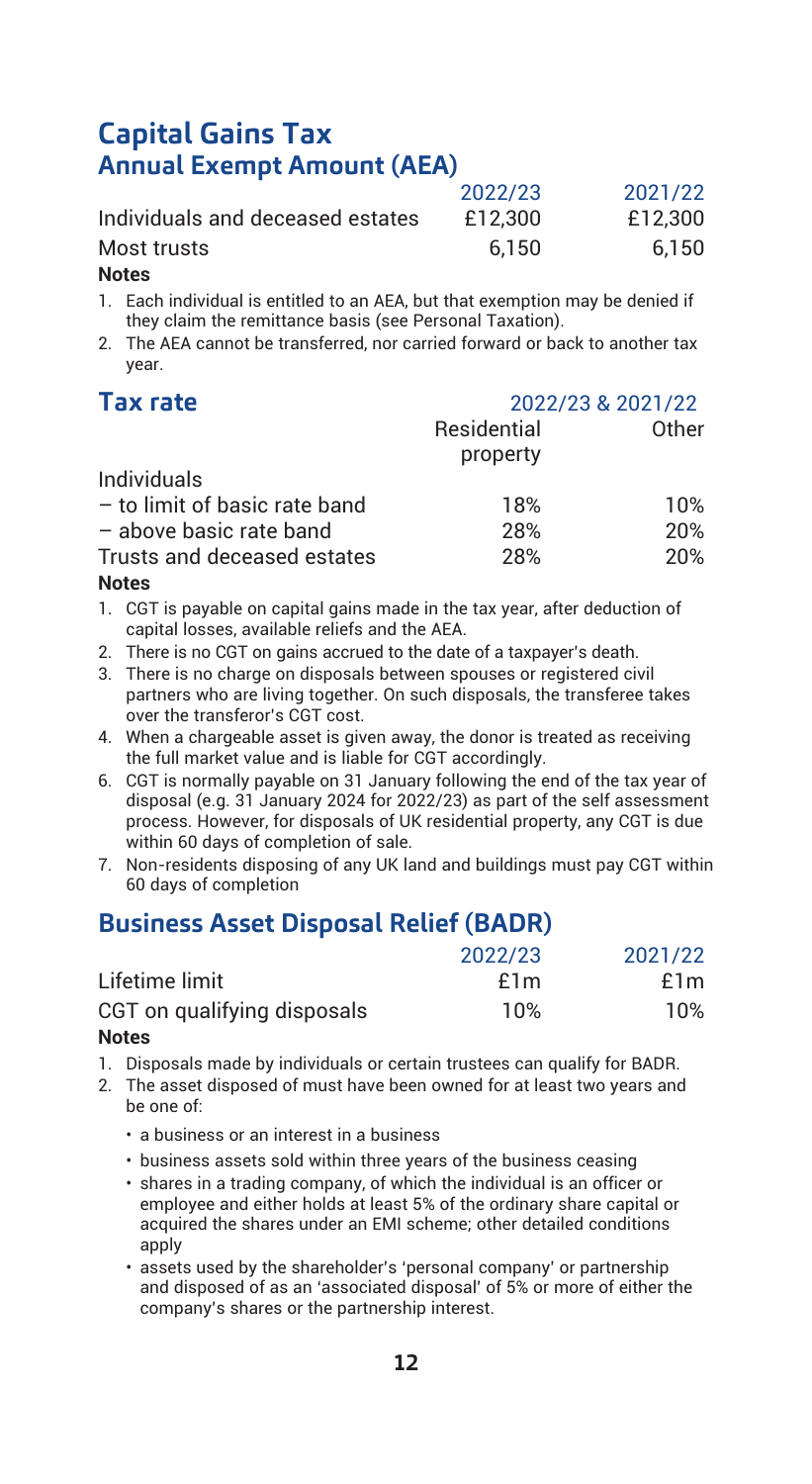| Lifetime limit |  |
|----------------|--|
|                |  |

| Investors' relief | 2022/23 | 2021/22 |
|-------------------|---------|---------|
| Lifetime limit    | f10m    | £10 $m$ |

### **Note**

This relief gives a 10% CGT rate to certain investors in qualifying unquoted trading companies. Various conditions apply.

# **Certain other CGT reliefs and exemptions**

Taxpayer's only or main home

Conditions<br>Gain is exempt for the periods the taxpayer lives there, or is deemed to live there, plus the last 9 months of ownership.

Chattels (tangible movable property) If bought and sold for less than £6,000. Not charged to CGT: lifetime gifts of quoted shares and land also enjoy income tax relief. Deemed to be sold at nil, to create loss,

when an election is made.

Assets which become of negligible value

# **Corporation Tax (CT) Rates from** 1.4.2022 1.4.2021<br>Corporation Tax rate 19% 19% 19%

Corporation Tax rate

### **Notes**

- 1. From 1 April 2023, the rate will be 25% when profits are at least £250,000. Profits between £50,000 and £250,000 will be taxed at a marginal rate of 26.5% and those up to £50,000 at 19%.
- 2. These limits will be split between the number of 'associated companies', which are, broadly, companies under common control plus any company exercising that control (subject to exceptions).
- 3. Most companies must pay their Corporation Tax within nine months and a day after the end of the accounting period.
- 4. Large companies or groups generally make four quarterly payments on account of Corporation Tax, starting in either the third or seventh month after the start of a 12-month accounting period, depending on level of profits. Interest runs on any underpayments until final settlement of the period's liability.
- 5. All companies must file Corporation Tax returns online within 12 months of the end of the accounting period.

# **Research and Development**

|                               | 1 4 2022 | 1.4.2021 |
|-------------------------------|----------|----------|
| SME enhanced deduction        | 130%     | 130%     |
| Large company R&D Expenditure |          |          |
| Credit (RDEC)                 | 13%      | 13%      |
|                               |          |          |

- 1. The above enhanced deduction is for qualifying revenue expenditure on qualifying R&D projects; various conditions apply to both terms.
- 2. Where an SME makes a loss attributable to R&D expenditure, it can surrender that loss for a payable tax credit worth 14.5% of the loss. For accounting periods commencing on/after 1 April 2021, this payment is capped at £20,000 plus 300% of the company's total PAYE and NIC liability for the period, subject to some exclusions.
- 3. RDEC is a taxable expenditure credit for qualifying R&D.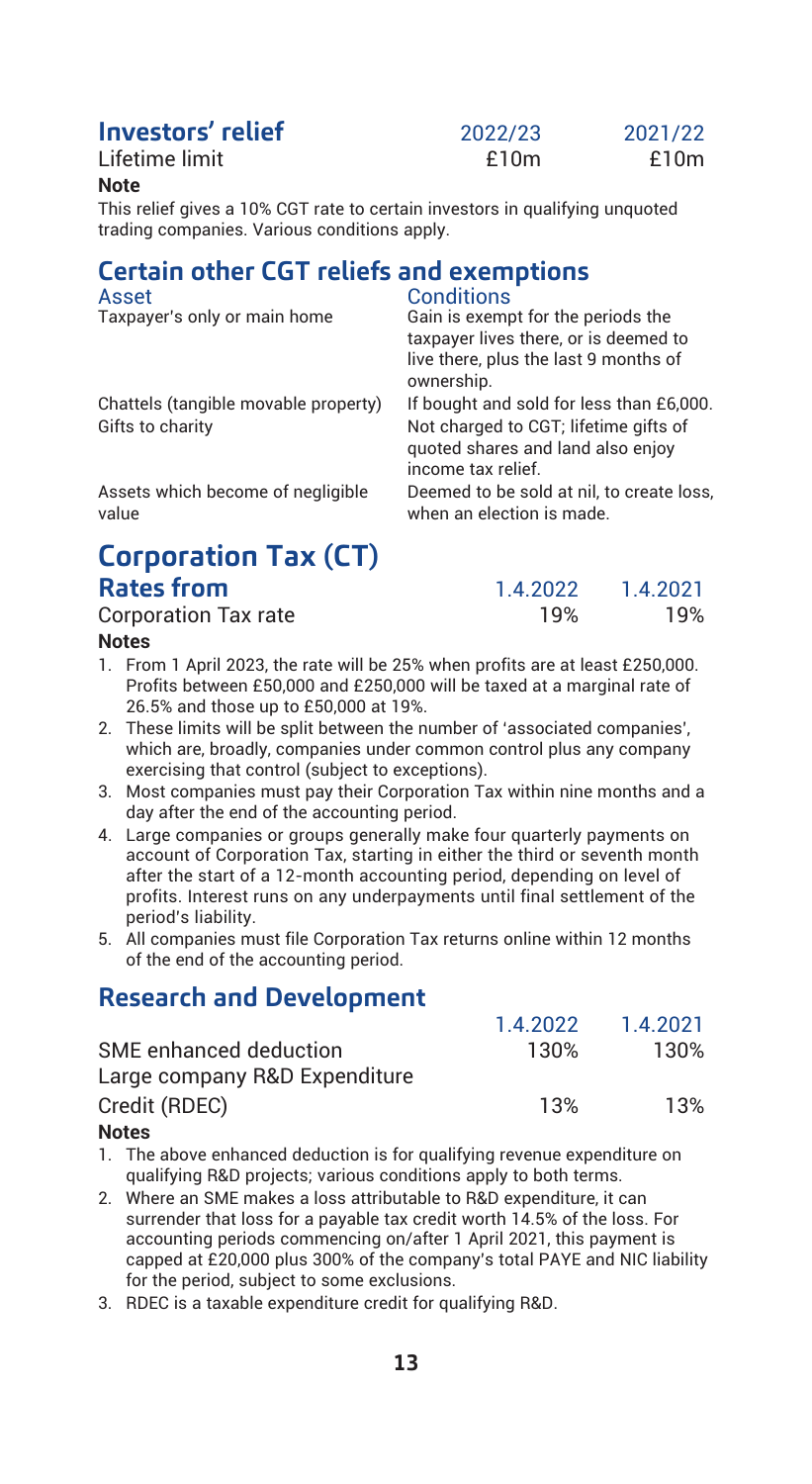# **Special reliefs**

Intangible assets: goodwill, know-how and patent rights

Profits from goods/services deriving from a patent generated by the entity Certain creative industries, including those producing films or videos games

# Area Relief

Deduction given according to depreciation ("amortisation") in the accounts, unless the circumstances in Note 1 below apply. 10% rate of CT.

Enhanced deductions for certain expenditure and losses surrendered for payable tax credits.

### **Notes**

- 1. Special restrictions apply to relief for amortisation of goodwill and customer-related intangibles:
	- No deduction if arising from incorporations from 3.12.14.
	- No deduction if arising from acquistions from 8.7.15 to 5.4.19.
	- Deduction at 6.5% pa if a purchase from 1.4.19, but qualifying amount limited to 6 x qualifying intellectual property purchased at the same time.
- 2. The above is a brief summary of selected reliefs available to companies; other conditions apply in each case.

# **Capital allowances**

| Plant and machinery (P&M) allowances                         |            | Rate |
|--------------------------------------------------------------|------------|------|
| Expenditure $1.4.21 - 31.3.23$ (companies only)              |            |      |
| - Super-deduction (main pool expenditure)                    |            | 130% |
| - First-year Allowance (special rate pool expenditure)       |            | 50%  |
| Annual Investment Allowance (AIA)                            |            |      |
| - Expenditure 1.1.19 - 31.3.23                               | £1.000.000 | 100% |
| New zero-emission vans                                       |            | 100% |
| Writing down allowance: general pool (reducing balance)      |            | 18%  |
| Writing down allowance: special rate pool (reducing balance) |            | 6%   |
| $\cdots$                                                     |            |      |

- 1. Neither capital expenditure nor depreciation is generally allowed as an expense.
- 2. The writing down allowance (WDA) spreads the cost over several years, and is not related to the accounting depreciation.
- 3. Special rate pool includes long life assets, plant integral to buildings and thermal insulation.
- 4. The Super-deduction provides a tax deduction of 130% on new P&M investment that would qualify for 18% WDAs in the main capital allowance pool;
- 5. The First-year allowance (FYA) provides an initial 50% relief on new plant and machinery that would qualify for 6% WDAs in the special rate pool.
- 6. Where the accounting period of acquisition straddles 31 March 2023, the rate of Super-deduction and FYA will be restricted.
- 7. Cars are not usually eligible for the Super-deduction, FYA or AIA but there are certain exceptions, including dual-control driving instructors' vehicles and hackney carriages.
- 8. In general terms, plant and machinery comprises items that perform a function in the business, rather than providing the setting within which the trade is conducted.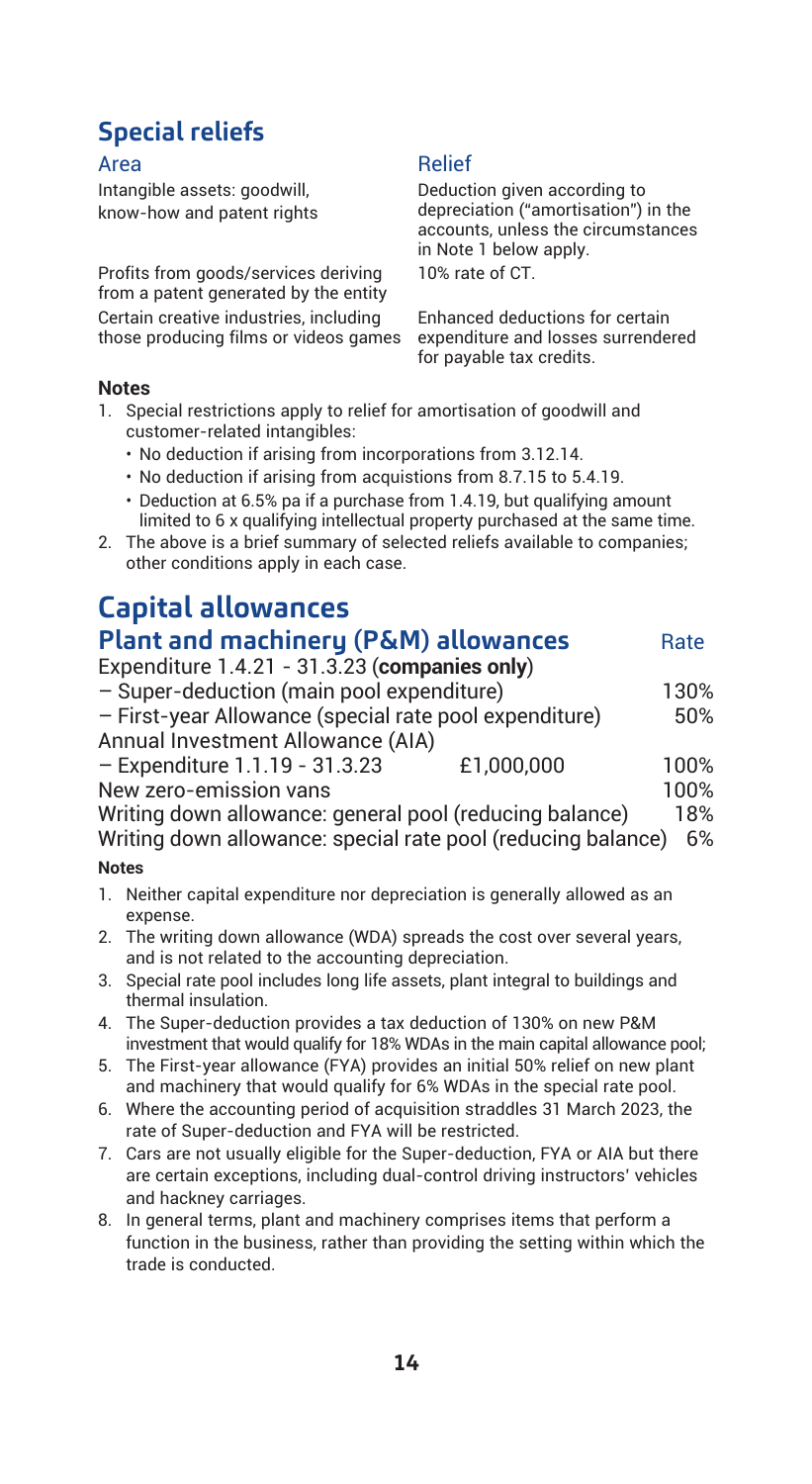# **Motor cars purchased**

|                      | From         | 1.4.18       |           |
|----------------------|--------------|--------------|-----------|
|                      | 1.4.21       | to 31.3.21   | Allowance |
|                      | $CO2$ (q/km) | $CO2$ (g/km) |           |
| New cars only        | Nil          | up to 50     | 100%      |
| In general pool      | up to 50     | up to 110    | 18% pa    |
| In special rate pool | above 50     | above 110    | 6%pa      |
| Note                 |              |              |           |

Unincorporated businesses: the allowance is reduced for private use of the car.

# **Structures and buildings allowances (SBA)**

Fixed deduction p.a. **3%** 

### **Notes**

- 1. The SBA is available on commercial buildings and structures purchased new or constructed on/after 29 October 2018 and used for a qualifying purpose.
- 2. It is not available on residences or buildings situated in residences (e.g. garden offices), nor on the cost of land itself.
- 3. On disposal of a qualifying structure or building, the acquirer continues to claim the allowances that would have been available to the previous owner.

# **Unincorporated Business Tax**

**Basis of assessment**<br>Un to 2022/23

### **Notes**

- 1. Under current year basis, the profits assessable for a tax year are those arising in the 12-month accounting period ending in the tax year (e.g. y/e 30 April 2022 is assessed in 2022/23).
- 2. Special assessment rules apply on commencement of trade, cessation of trade and a change of accounting date.
- 3. The commencement of trade rules may involve some profits being assessed more than once ('overlap profits'), with credit given for them on eventual cessation of trade or (in some circumstances) on a change of accounting date.
- 4. Under tax year basis, the profits assessable for a tax year will be those arising in the tax year.
- 5. 2023/24 is a transition year where businesses will move from the old system of assessment to the new one.
- 6. The transition year rules (for those businesses that do not have a 31 March or 5 April year-end) will involve:
	- up to 23 months' worth of profits being assessed; and
	- the set-off of any overlap profits brought forward.
- 7. In the transition year, any additional profits over and above those that would have been assessable under the current year basis rules will be
	- spread over 5 years for tax purposes; and
	- ignored when determining the income level for personal allowance abatement (see page 2) or the High Income Child Benefit Charge (see page 4).
- 8. The above rules apply also for partnerships and limited liability partnerships (LLPs).

Current year basis From 2024/25 Tax year basis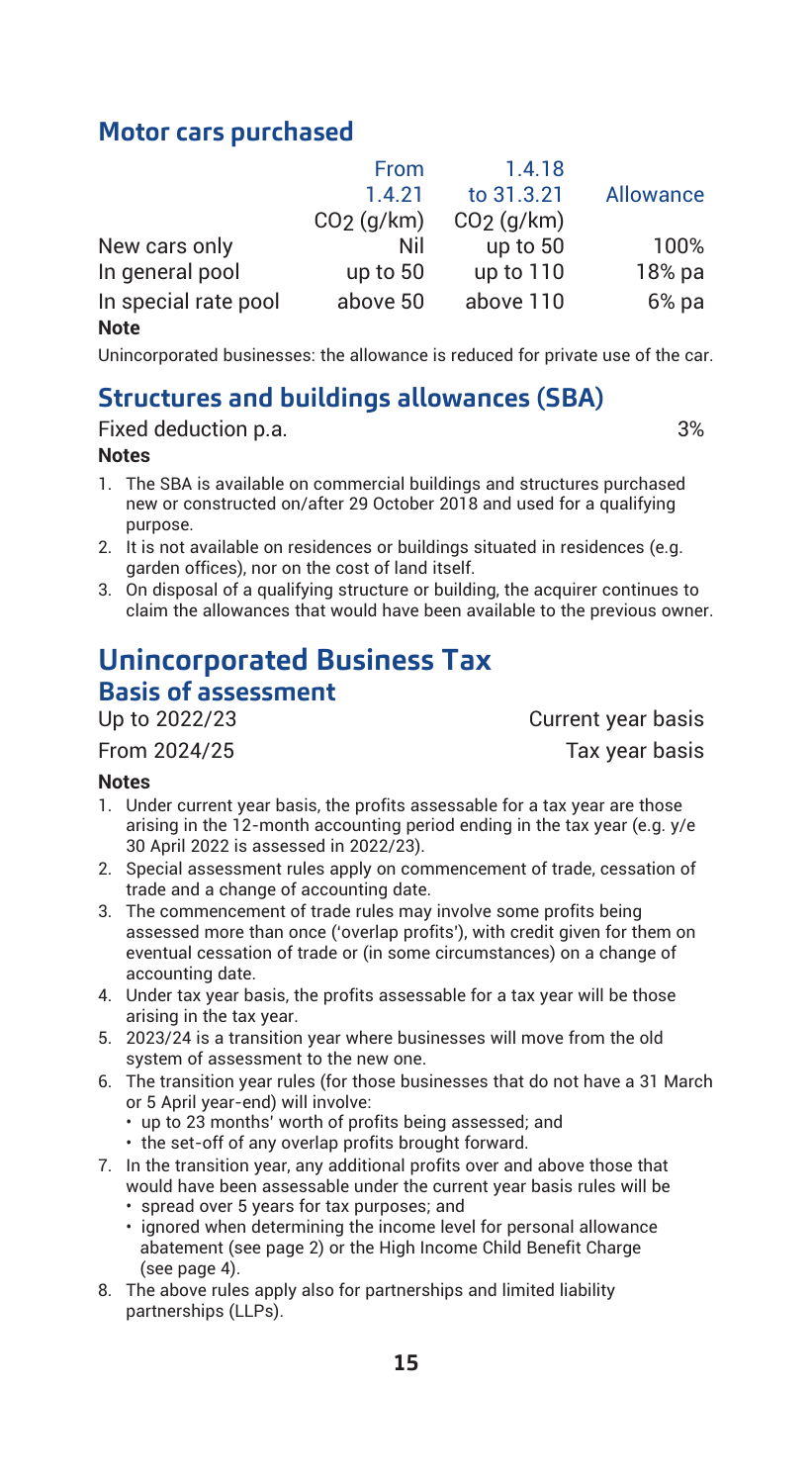| Cash basis                                      | 2022/23 | 2021/22 |
|-------------------------------------------------|---------|---------|
| المقسدية ومرزم ومسروف الملموم والمقروبة المتحدث | 01E0000 | C1E0000 |

Entry threshold – turnover up to:  $£150,000$  £150,000 Exit threshold – turnover not more than: 300,000 300,000 **Notes**

- 1. Unincorporated trading businesses with annual turnover within the above limits can choose to calculate taxable profits on the 'cash basis' – income received and expenditure paid, rather than invoiced or accrued.
- 2. Deduction for loan interest is limited to £500 per year.
- 3. Losses can only be carried forward.
- 4. Certain businesses are not permitted to use the cash basis, including: farmers using the herd basis, persons using profit averaging, and LLPs.
- 5. Unincorporated property businesses can use the cash basis. The key differences to the rules for trading businesses are:
	- the entry and exit thresholds are both £150,000;
	- cash basis is the default position for such businesses, but they can elect to use accrual accounting;
	- The £500 limit on interest costs does not apply but finance costs of residential landlords are dealt with under the rules covered on page 3.

# **Flat rate deductions**

Item used for business Permitted

deduction<br>Taxpaver's car or Up to 10.000 miles pa 45p/mile Taxpayer's car or Up to 10,000 miles pa<br>apposite the 45 pools vehicle to Use 10.000 miles pa Over 10,000 miles pa 25p/mile Taxpayer's home 25 - 50 hours £10/month (use ner month) 51 - 100 hours £18/month  $(use per month)$   $51 - 100 hours$   $£18/month$ 101 hours or more **£26/month** Business premises partly **Example 20** Private use used as home behavior adjustment<br>
(e.g. public house or B&B) 1 occupant can examine f350/month

(e.g. public house or B&B) 1 occupant £350/month 2 occupants

3 or more occupants £650/month

- 1. Unincorporated businesses can choose the above fixed rate deductions to use instead of calculating the business proportion of actual expenditure.
- 2. Use of home deduction covers rent, utilities other similar costs. It does not cover internet or telephone expenses.
- 3. Use of vehicle does not cover finance element of lease or hire purchase costs for vehicle.
- 4. Use of business premises amounts are deducted from the actual expenses of running the building so that the personal costs of resident business owners are excluded.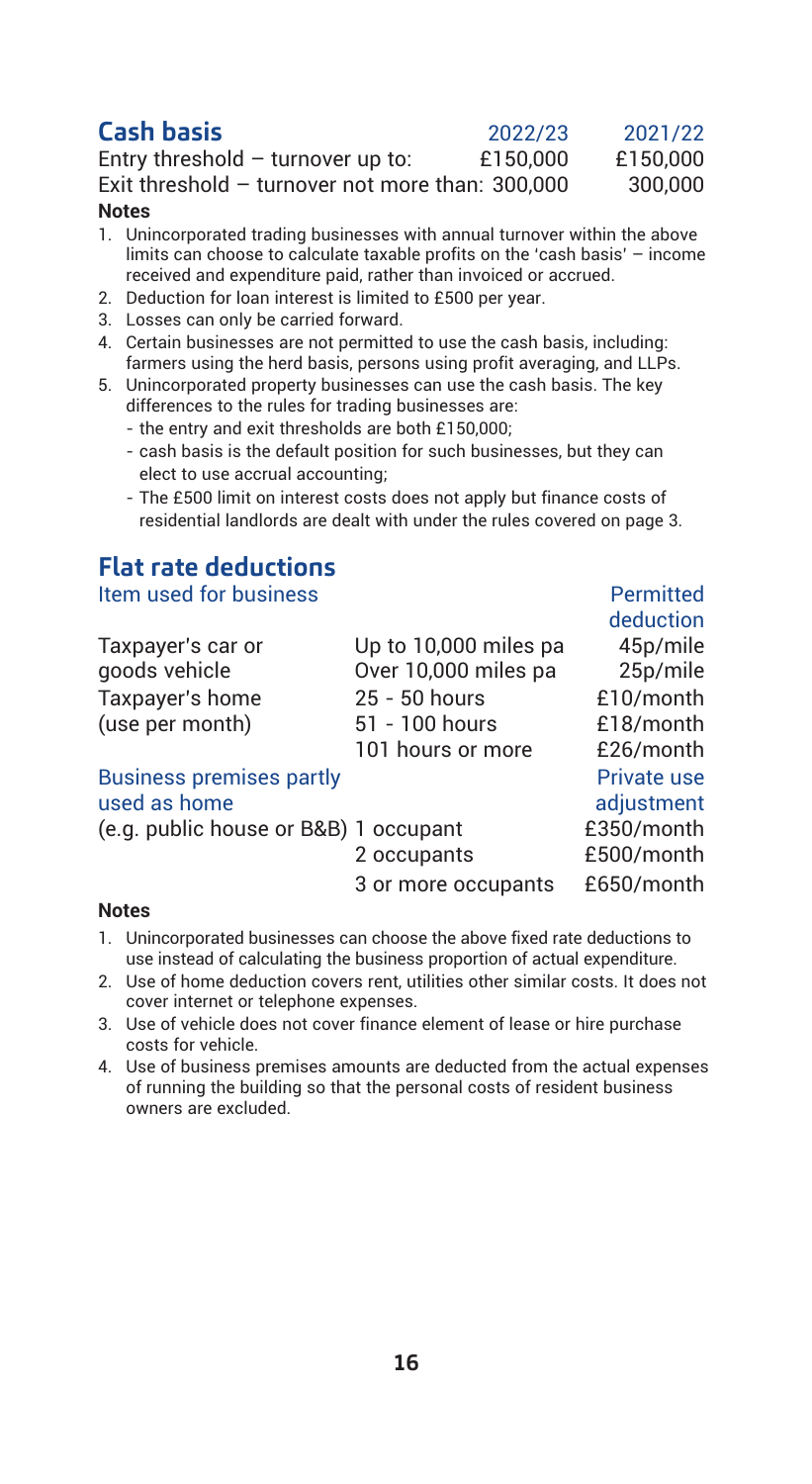# **Property Taxes Annual Tax on Enveloped Dwellings (ATED)**

|                       |           | Annual charge to |
|-----------------------|-----------|------------------|
| <b>Property value</b> | 31.3.2023 | 31.3.2022        |
| $£0.5m - £1m$         | £3,800    | £3.700           |
| $£1m - £2m$           | 7.700     | 7.500            |
| $£2m - £5m$           | 26.050    | 25.300           |
| $E5m - E10m$          | 60.900    | 59.100           |
| $£10m - £20m$         | 122.250   | 118,600          |
| Over £20m             | 244.750   | 237.400          |
|                       |           |                  |

### **Notes**

- 1. The ATED applies to 'high value' residential properties owned via a corporate structure, unless the property is used for a qualifying purpose.
- 2. There are many reliefs that can remove or reduce the charge, but in order to claim a relief, a Relief Declaration Return (RDR) must be submitted.
- 3. The ATED return, RDR and any tax due must generally reach HMRC by 30 April within the relevant year.

# **Stamp Duty Land Tax (SDLT)**

Residential property

| Purchase price |              |
|----------------|--------------|
|                |              |
|                | Rate on band |
|                |              |

| Up to £125,000      | Nil |
|---------------------|-----|
| £125.001 - £250.000 | 2%  |
| £250.001 - £925.000 | 5%  |
| £925.001 - £1.5m    | 10% |
| Over £1.5m          | 12% |
|                     |     |

- 1. A supplement of 3% of the total purchase price applies where someone owning one or more residences acquires an additional residence for more than £40,000, unless they are replacing their main residence. It also applies to all corporate purchasers. A supplement also applies to LBTT and LTT (see below) at 4% of total purchase price.
- 2. First-time buyers purchasing a property for up to £500,000 pay SDLT at a nil rate on the first £300,000 of the price.
- 3. Where purchaser is a company (or partnership including a corporate member) and price is over £500,000, SDLT is 15% of total purchase price, if exemptions or reliefs do not apply.
- 4. Non-residents are subject to a 2% supplement on the above rates.
- 5. New leases with a net present value of rents exceeding £125,000 attract SDLT of 1% of that excess.

| <b>Commercial property</b>          |              |
|-------------------------------------|--------------|
| Purchase price for freehold         | Rate on band |
| Up to £150,000                      | Nil          |
| Between £150,001 and £250,000       | 2%           |
| Over £250,000                       | 5%           |
| Net present value of rent for lease | Rate on band |
| Up to £150,000                      | Nil          |
| Between £150,001 and £5m            | 1%           |
| Over £5m                            | 2%           |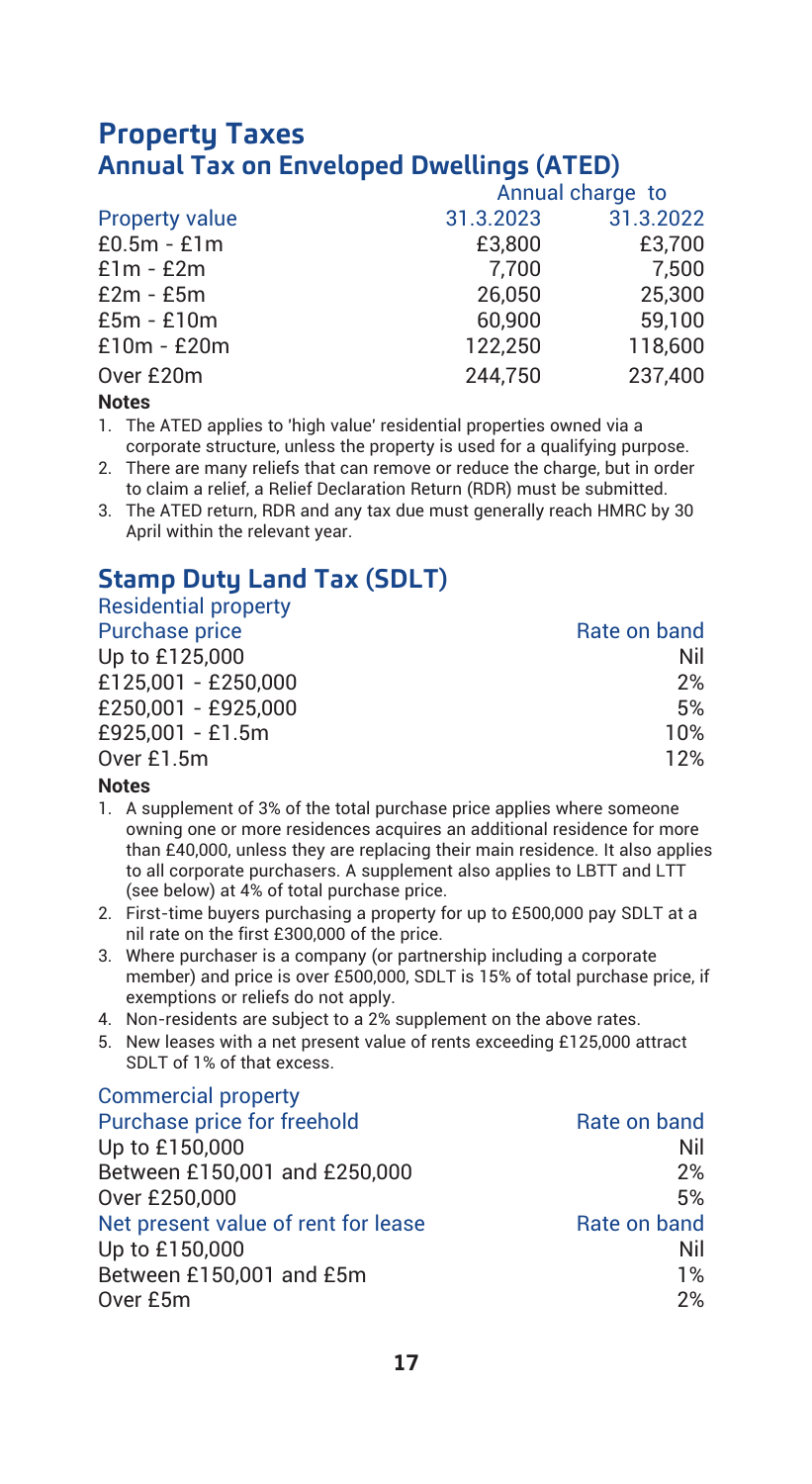### **Note**

New leases with an NPV of rents exceeding £150,000 attract SDLT of 1% up to an NPV of £5m, when the rate increases to 2%.

# **Land and Buildings Transaction Tax (LBTT) -**

# **Scotland**

Residential property

| Rate on band |
|--------------|
| Nil          |
| 2%           |
| 5%           |
| 10%          |
| 12%          |
|              |

### **Note**

For first-time buyers, the nil band is extended to £175,000.

### Commercial property

| Rate on band |
|--------------|
| Nil          |
| 1%           |
| 5%           |
|              |

### **Notes**

- 1. The above rates of LBTT also apply to any lease premium on commercial properties.
- 2. New Leases with an NPV of rents exceeding £150,000 attract LBTT of 1% up to an NPV of £2m, when the rate increases to 2%.

# **Land Transaction Tax (LTT) - Wales**

| Residential property |  |  |  |
|----------------------|--|--|--|
|                      |  |  |  |

| Rate on band |
|--------------|
| Nil          |
| 3.5%         |
| 5.0%         |
| 7.5%         |
| 10.0%        |
| 12.0%        |
|              |

| <b>Commercial property</b>          |              |
|-------------------------------------|--------------|
| Purchase price for freehold         | Rate on band |
| Up to £225,000                      | Nil          |
| £225.001 - £250.000                 | 1%           |
| Between £250,001 and £1m            | 5%           |
| Above £1m                           | 6%           |
| Net present value of rent for lease | Rate on band |
| Up to £150,000                      | Nil          |
| Between £150,001 and £2m            | 1%           |
| Over £2m                            | 2%           |
|                                     |              |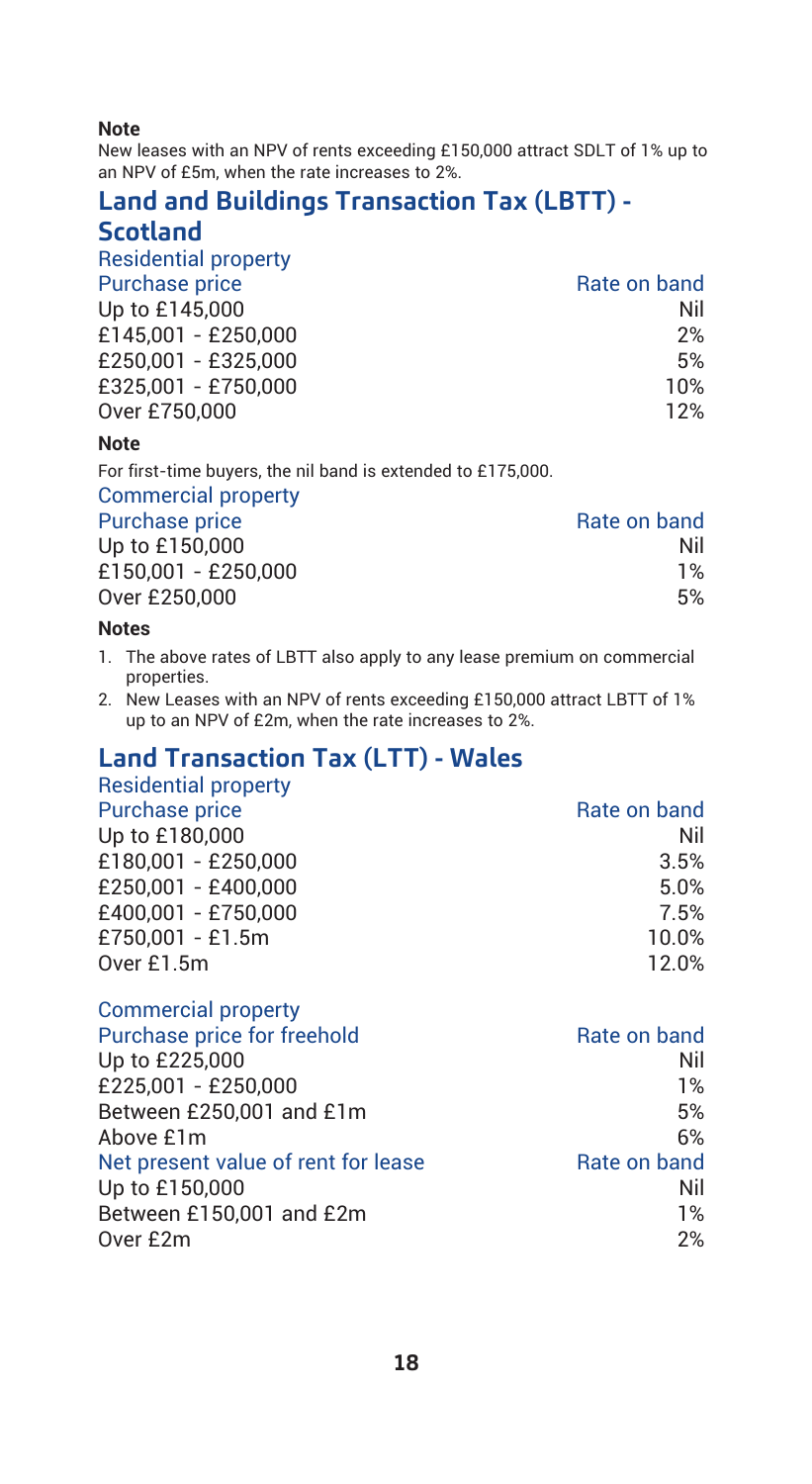# **Value Added Tax VAT rates**

|               |     | VAT rate VAT traction |
|---------------|-----|-----------------------|
| Standard rate | 20% | 1/6                   |
| Reduced rate  | .5% | 1/21                  |
| Zero rate     | በ%  |                       |
|               |     |                       |

### **Notes**

- 1. Reduced rate applies to a small range of supplies, including domestic fuel and power and some conversions of residential property.
- 2. Zero rate applies to a range of supplies, including some types of food, books and newspapers, new houses and children's clothes. VAT is charged at a zero rate to the customer, but the supplier can recover VAT on costs.
- 3. Exempt supplies include many land-related supplies, insurance, finance, education, health and welfare, and non-profit sports clubs. No VAT is charged to the customer, but the supplier can't recover VAT on costs.

# **VAT thresholds**

| From                          | 1.4.2022 | 1.4.2021 |
|-------------------------------|----------|----------|
| Registration                  |          |          |
| - Turnover for last 12 months | £85,000  | £85,000  |
| Deregistration                |          |          |
| - Turnover next 12 months     | 83,000   | 83,000   |
|                               |          |          |

- 1. An unregistered business must register for VAT if it has made taxable supplies that equal or exceed the registration threshold in the last 12 months, up to any month-end, or if it expects to exceed that threshold in the next 30 days alone. Taxable supplies include reduced rate and zerorated sales.
- 2. A VAT-registered business can apply to deregister if it can satisfy HMRC that taxable supplies in the next year will not exceed the deregistration threshold.
- 3. Businesses that are VAT-registered must comply with the Making Tax Digital (MTD) provisions. These mean that businesses will have to keep their records digitally for VAT and provide VAT return information through MTD functional compatible software.
- 4. Most VAT returns are prepared for three-month periods, and must be filed electronically within seven days of the end of the month following the return period.
- 5. Payment of VAT must be made electronically, and must be received by HMRC by the same deadline as the return or be paid by direct debit.
- 6. A construction industry business making a supply to another such business will not usually charge output tax. Instead, the customer will account for the output tax itself through the reverse charge mechanism.
- 7. The VAT rules on imports and exports are complex and have changed since the UK left the EU. Specialist advice should be sought in this area, as it should for transactions in goods between Great Britain and Northern Ireland.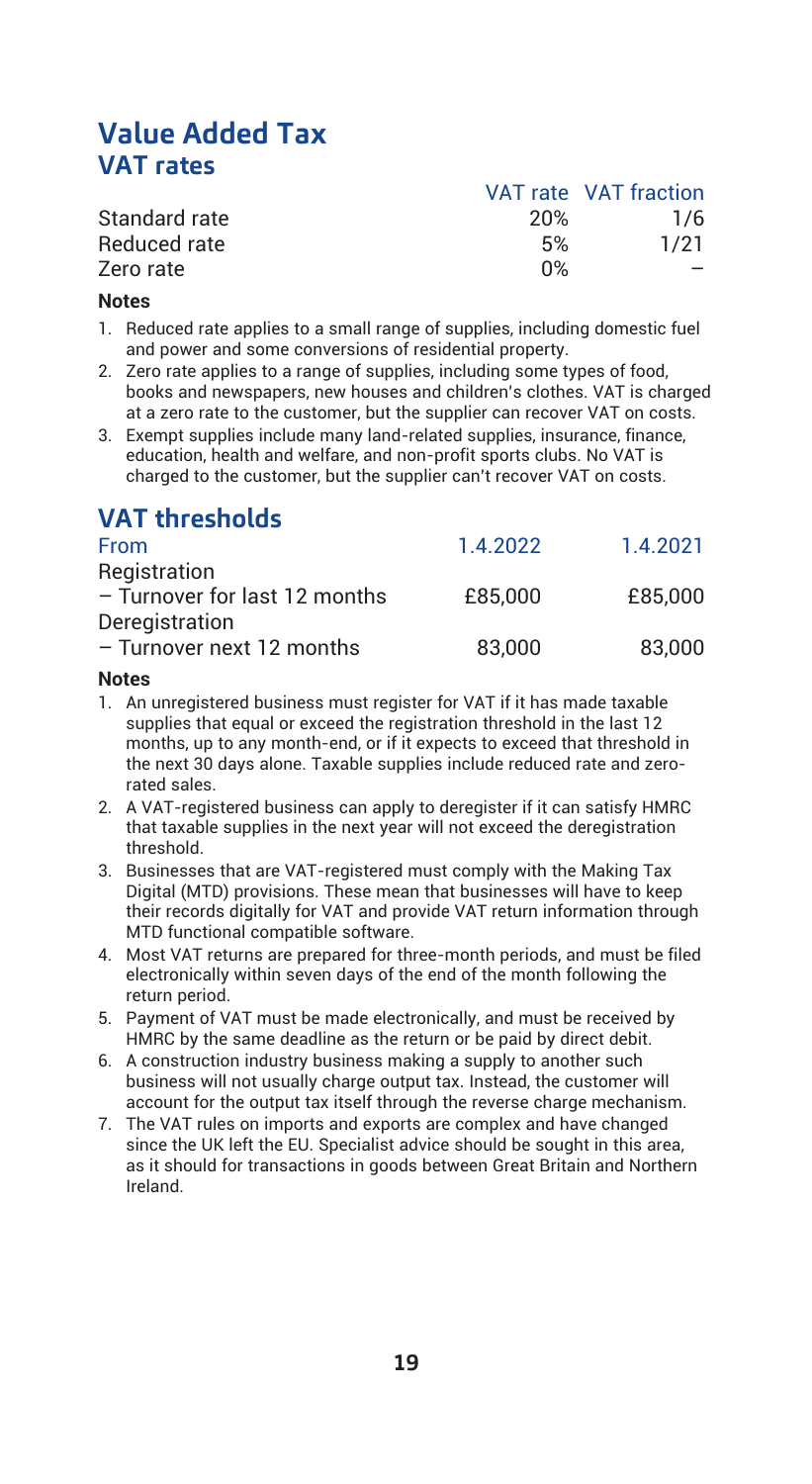# **Small business schemes**

| Annual turnover        | Joining   | Leaving   |
|------------------------|-----------|-----------|
| Flat-rate scheme (FRS) | £150,000  | £230,000  |
| Annual accounting      | 1.350.000 | 1.600.000 |
| Cash accounting        | 1.350.000 | 1.600.000 |

### **Notes**

- 1. When using the FRS, the VAT paid to HMRC by the business is a fixed percentage (based on business category) of 'FRS turnover' rather than the net of output tax over input tax.
- 2. Businesses in their first year of VAT registration are entitled to a 1% discount on the normal FRS percentage for their business category.
- 3. Under FRS, input VAT is not recoverable, unless it relates to the purchase of a capital asset costing £2,000 or more (including VAT).
- 4. The special rules for 'limited cost traders' mean that they are likely to be worse off by using the FRS. These are businesses that spend an amount (including VAT) on relevant goods that is either:
	- less than 2% of their VAT flat rate turnover; or
	- greater than 2% of their VAT flat rate turnover but less than £1,000 per year.
- 5. 'Relevant goods' exclude many items, for example food or drink for the trader or staff, capital expenditure goods of any value and (for most businesses) vehicle costs.
- 6. Under annual accounting, the business files a single VAT return each year instead of one every three months.
- 7. Under annual accounting, businesses will pay their VAT in nine monthly instalments of 10% of the previous year's liability. The instalments are payable at the end of months 4-12 of the current annual accounting period. Alternatively, businesses may choose to pay their VAT in three quarterly instalments of 25% of the previous year's liability (if there was one) falling due at the end of months 4, 7 and 10.
- 8. The balance of VAT for the year is then due, together with the annual VAT return, two months after the end of the annual accounting period.
- 9. When using the cash accounting scheme, the business only pays VAT to HMRC when its customers have paid the business, but it can only recover VAT on expenses actually paid for, rather than accrued.

# **Option to tax**

- 1. Supplies of land and buildings, such as freehold sales or renting, are normally exempt from VAT. This means that no VAT is payable, but the person making the supply cannot normally recover any of the VAT incurred on their own expenses related to the supply.
- 2. You can 'opt to tax' non-residential land; this will include any buildings or structures permanently affixed to the land. Once you have opted to tax, all the supplies you make of your interest in the land will normally be standard-rated (e.g. you will have to charge VAT on disposal proceeds or rents). As a result, you will normally be able to recover any VAT you incur in making those supplies.
- 3. You must notify HMRC within 30 days of opting to tax, although in some circumstances they will accept late notification.
- 4. There are limited circumstances in which an option to tax may be revoked, including:
	- Within 6 months of the option taking effect, providing no VAT has become chargeable on a supply of the land as a result of the option;
	- 20 years after the option first took effect.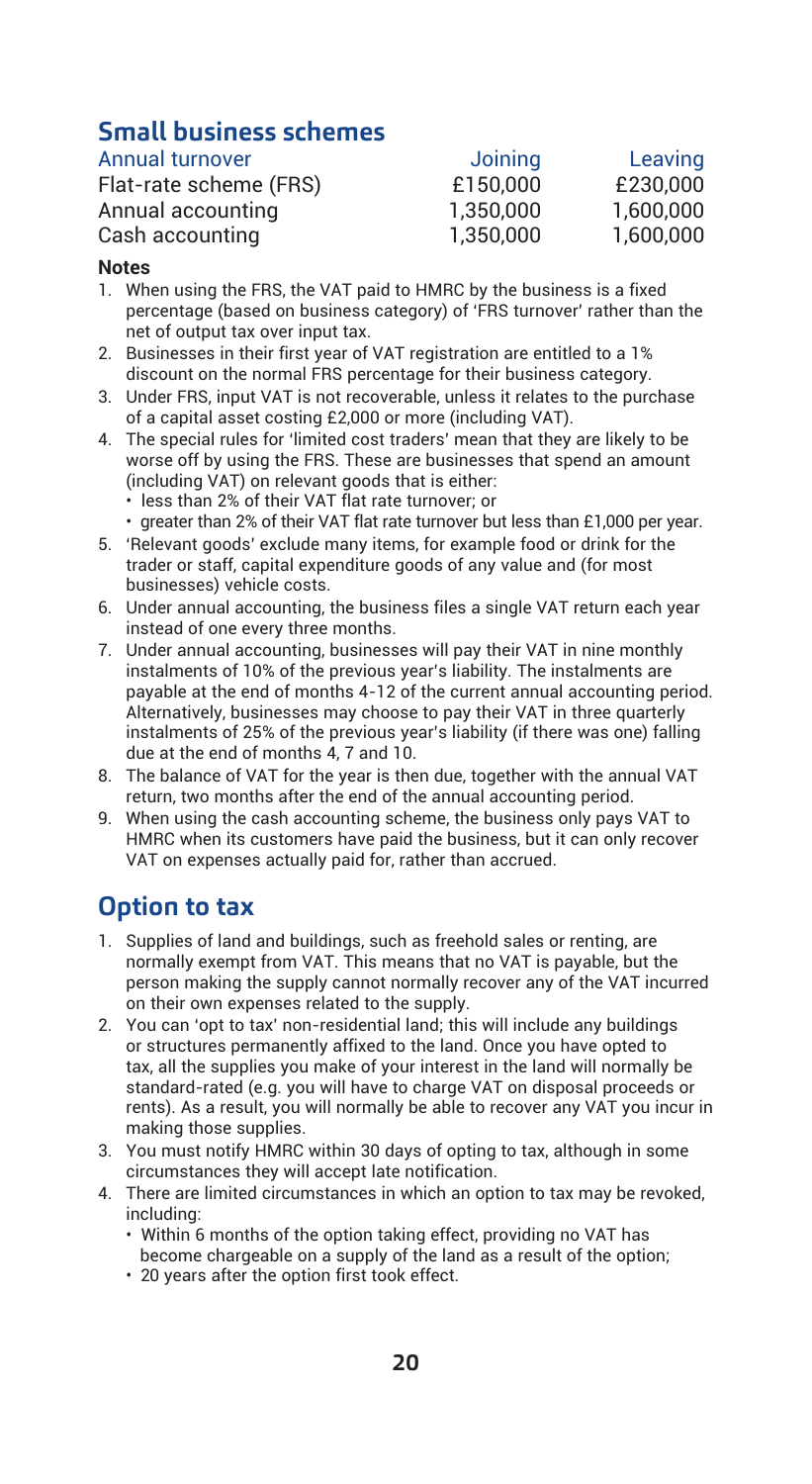# **Inheritance Tax (IHT)**

| <b>Rates and thresholds from</b>        | 2022/23  | 2021/22  |
|-----------------------------------------|----------|----------|
| Nil Rate Band (NRB)                     | £325.000 | £325.000 |
| Residential enhancement (RNRB)          | 175,000  | 175,000  |
| Tax paid on legacies on death           | 40%      | 40%      |
| Tax paid if at least 10% of net estate  |          |          |
| is left to charity on death             | 36%      | 36%      |
| Gifts made up to seven years before     |          |          |
| death (see lifetime gifts)              | 40%      | 40%      |
| Chargeable lifetime transfers to trusts | 20%      | 20%      |
|                                         |          |          |

- **Notes**
- 1. RNRB is available for transfers of a main residence (or assets of an equivalent value if the main residence has been sold) to direct descendents. It tapers away at the rate of £1 for every £2 of estate value (before reliefs and exemptions) above £2m.
- 2. Up to 100% of the proportion of a deceased spouse's/civil partner's unused NRB and RNRB may be claimed to increment the current NRB and RNRB (before reliefs and exemptions) when the survivor dies.
- 3. Gifts or legacies to charities are not charged to IHT.
- 4. IHT due on a deceased's estate and on gifts within seven years of death is generally due six months after the month of death, but in practice it must be paid before probate is granted.
- 5. If the donor pays the IHT due on a chargeable lifetime transfer to a trust, the effective rate is 25%.
- 6. IHT on chargeable lifetime transfers to trusts is payable within 6 months from the end of the month of transfer.

# **Lifetime gifts**

| Reduced tax charge on gifts up to seven years before death                         |      |     |                                         |     |     |
|------------------------------------------------------------------------------------|------|-----|-----------------------------------------|-----|-----|
| Years before death                                                                 |      |     | $0 - 3$ $3 - 4$ $4 - 5$ $5 - 6$ $6 - 7$ |     |     |
| Percentage of IHT                                                                  |      |     |                                         |     |     |
| death charge pavable                                                               | 100% | 80% | 60%                                     | 40% | 20% |
| Note                                                                               |      |     |                                         |     |     |
| Lifetime gifts between individuals ('potentially exempt transfers') are only share |      |     |                                         |     |     |

een individuals ('potentially exempt transfers') are only charged to IHT if the donor dies within seven years of the gift.

### **Exempt gifts**

### Amount of relief Conditions

| £3,000 pa | Amount per donor; unused exemption can be<br>carried forward one year                                                 |
|-----------|-----------------------------------------------------------------------------------------------------------------------|
| £250 pa   | De minimis amount per recipient                                                                                       |
| Unlimited | Regular gifts out of surplus income                                                                                   |
| Unlimited | To UK domiciled spouse or civil partner                                                                               |
| £325.000  | To non-domiciled spouse/civil partner (lifetime<br>limit)                                                             |
| £5,000    | From parent of a party to a marriage                                                                                  |
| £2.500    | From a grandparent (or remoter ancestor) of<br>a party to a marriage, or from one party of a<br>marriage to the other |
| £1.000    | From any other person to a party to a marriage                                                                        |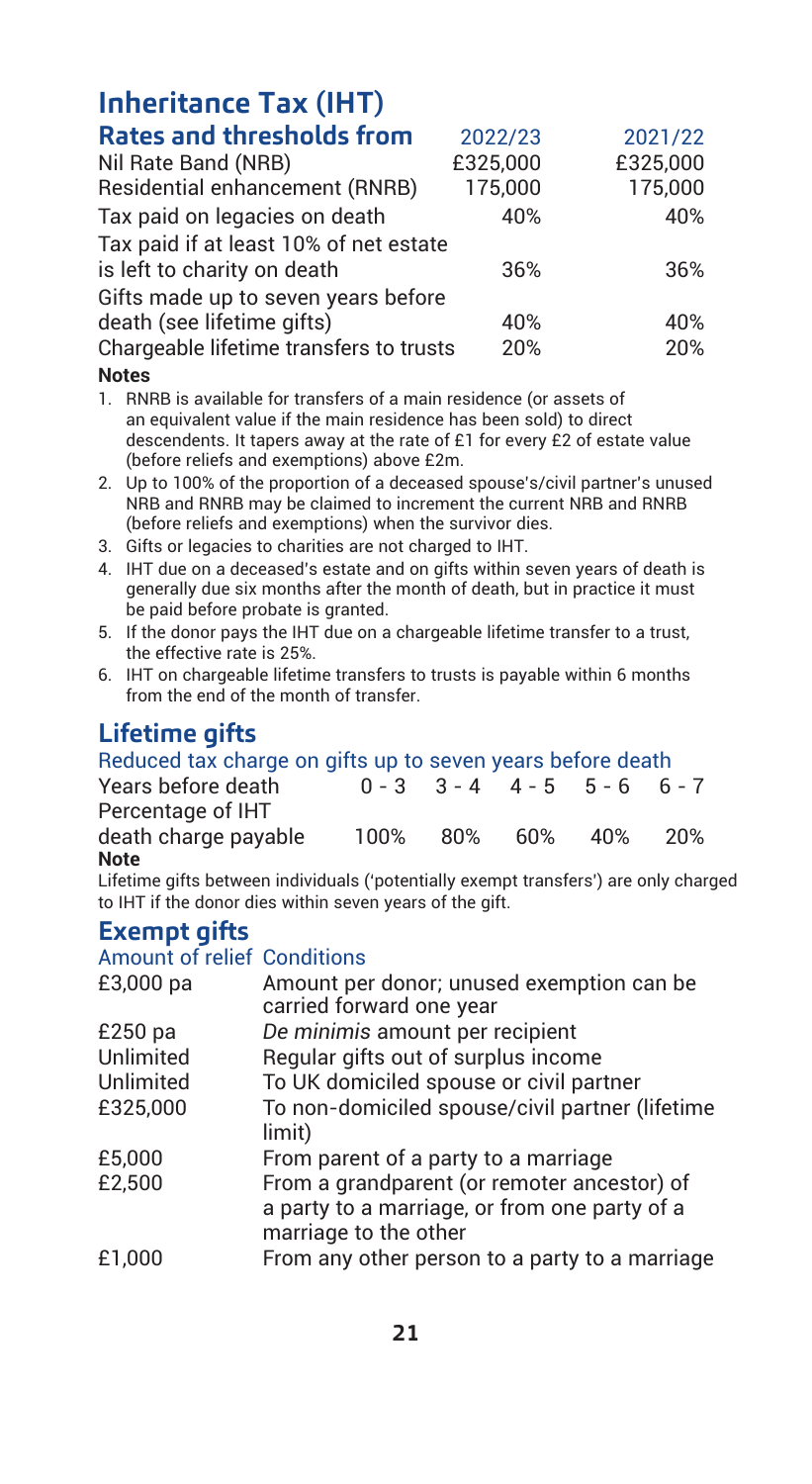**Note**

Exemptions for gifts on marriage apply also to civil partnerships.

# Business and agricultural property

| <b>Property and conditions</b>             |
|--------------------------------------------|
| All shareholdings in unquoted trading      |
| companies: an unincorporated business      |
| or interest in such a business             |
| Controlling shareholding in quoted         |
| company; land and buildings used by        |
| either a trading company controlled by     |
| the owner, or a partnership where they are |
| a partner                                  |
| Agricultural value of qualifying farmland  |
| and buildings                              |
|                                            |

### **Note**

In all cases the property must have been owned for at least two years; other conditions apply.

# **Trusts**

| <b>Tax rates</b>                 | 2022/23 |                             |
|----------------------------------|---------|-----------------------------|
| Type of trust                    |         | Life interest Discretionary |
| Rate on dividend income          | 8.75%   | 39.35%                      |
| Rate on other income             | 20%     | 45%                         |
| CGT rate on residential property | 28%     | 28%                         |
| CGT rate on other gains          | 20%     | 20%                         |
| CGT annual exempt amount (AEA)   | £6.150  | £6.150                      |

- 1. Trustees are liable to Income Tax on the trust income, CGT on the trust gains and, in some circumstances, IHT.
- 2. Discretionary trusts pay tax at 8.75 or 20% on income used to pay trust expenses and on another £1,000 of income, before paying at the main rates (39.35 or 45%).
- 3. Discretionary trusts for vulnerable beneficiaries (such as disabled people) may reduce their effective tax rates if an election is made.
- 4. The CGT AEA is divided between trusts established by the same settlor since 6.6.1978, to a minimum of £1,230.
- 5. Trustees are liable to pay IHT in a variety of circumstances; appropriate professional advice is essential.
- 6. Income beneficiaries of life interest trusts ('liferent' trusts in Scotland) are treated as entitled to the income of the trustees, and pay tax on it in the year it arises to the trust, with a credit for tax paid by the trustees. These beneficiaries are called life tenants of the trust ('life renters' in Scotland).
- 7. Beneficiaries of discretionary trusts pay tax on income distributed to them by the trustees, which is treated as paid with a tax credit of  $9/11$  of the cash received (i.e. a £45 tax credit for every £55 of income distributed).
- 8. Any beneficiary receiving income from a trust is given an R185 form showing the income received and the appropriate tax credit. For life interest trusts, this will reflect the underlying income that has been distributed by the trustees.
- 9. The beneficiary will declare the income on their own tax return and pay tax at their own marginal rate on it, with credit given for the tax on the R185.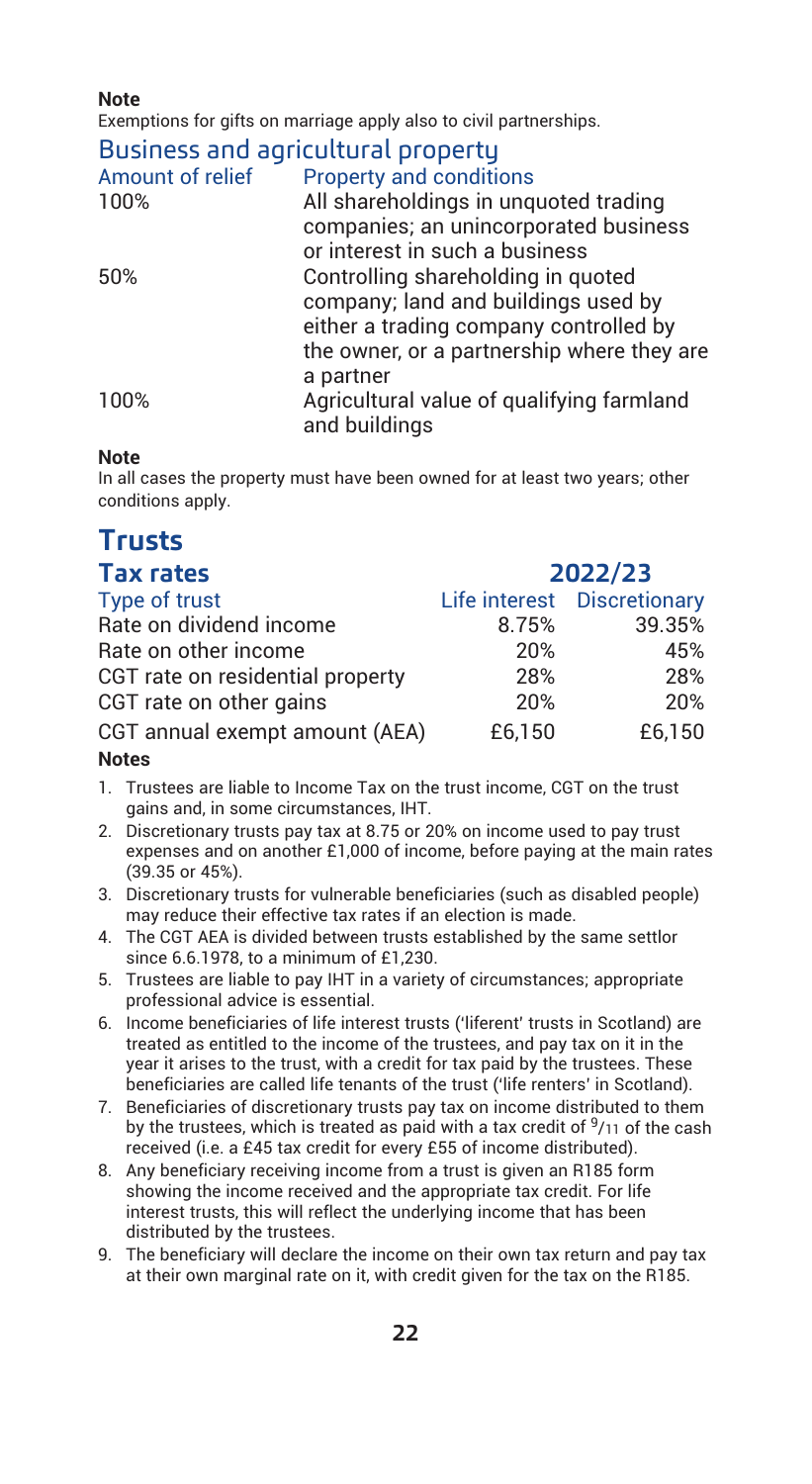# **Key deadlines Payment deadlines Self assessment**

|                           |            | 2022/23 2021/22 |      |
|---------------------------|------------|-----------------|------|
| 1st payment on account    | 31 January | 2023            | 2022 |
| 2nd payment on account    | 31 July    | 2023            | 2022 |
| Balancing payment         | 31 January | 2024            | 2023 |
| Capital Gains Tax         | 31 January | 2024            | 2023 |
| <b>National Insurance</b> |            |                 |      |
| Class 1A NIC              | 19 July    | 2023            | 2022 |
| Class 1B NIC              | 19 October | 2023            | 2022 |
|                           |            |                 |      |

#### **Notes**

1. Payments on account for 2022/23 are based on 2021/22 self-assessed Income Tax and Class 4 NIC. The balancing payment includes Class 2 NIC.

- 2. Missing any payment dates leads to interest being charged at (currently) 3%.
- 3. Missing the balancing payment date by 30 days will lead to a 5% penalty.
- 4. When the balancing payment is 6 and 12 months late, further 5% penalties apply on each occasion.
- 5. Employment income is charged to both Income Tax and to Class 1 NIC.
- 6. Tax and NIC are normally paid by the employer through the PAYE system, under which the PAYE code makes adjustments for tax reliefs due and some tax due on other income.
- 7. Where a payment date is the 19th of the month, any cheque must reach HMRC by that date, or the business day preceding it (if the 19th falls on a week-end or Bank Holiday). Online payments can reach HMRC by 22nd of the month without incurring interest.
- 8. An employee who has overpaid or underpaid tax at the end of the year will normally receive a tax calculation from HMRC on form P800 and shortly afterwards receive a tax repayment, or be asked to pay any tax due.
- 9. Where taxpayers submit their self assessment tax return by 30 December following the tax year, they can request that underpaid tax of up to £3,000 is collected through their PAYE code in the subsequent tax year.
- 10 CGT payment deadlines for UK land and buildings have special rules. See page 12.

# **Filing deadlines**

For tax year 2021/22 Issue P60s to employees P11D and P11D(b) 6 July 2022 Paper version of self assessment return 31 October 2022 Online self assessment return 31 January 2023

 **2022/23 2021/22**

- 1. A late filing penalty of £100 will be issued if the self assessment return is not submitted within the deadlines indicated above. This applies even if no tax is due.
- 2. Further late filing penalties are due if the self assessment return is more than 3, 6 and 12 months late.
- 3. CGT filing deadlines for UK land and buildings have special rules. See page 12.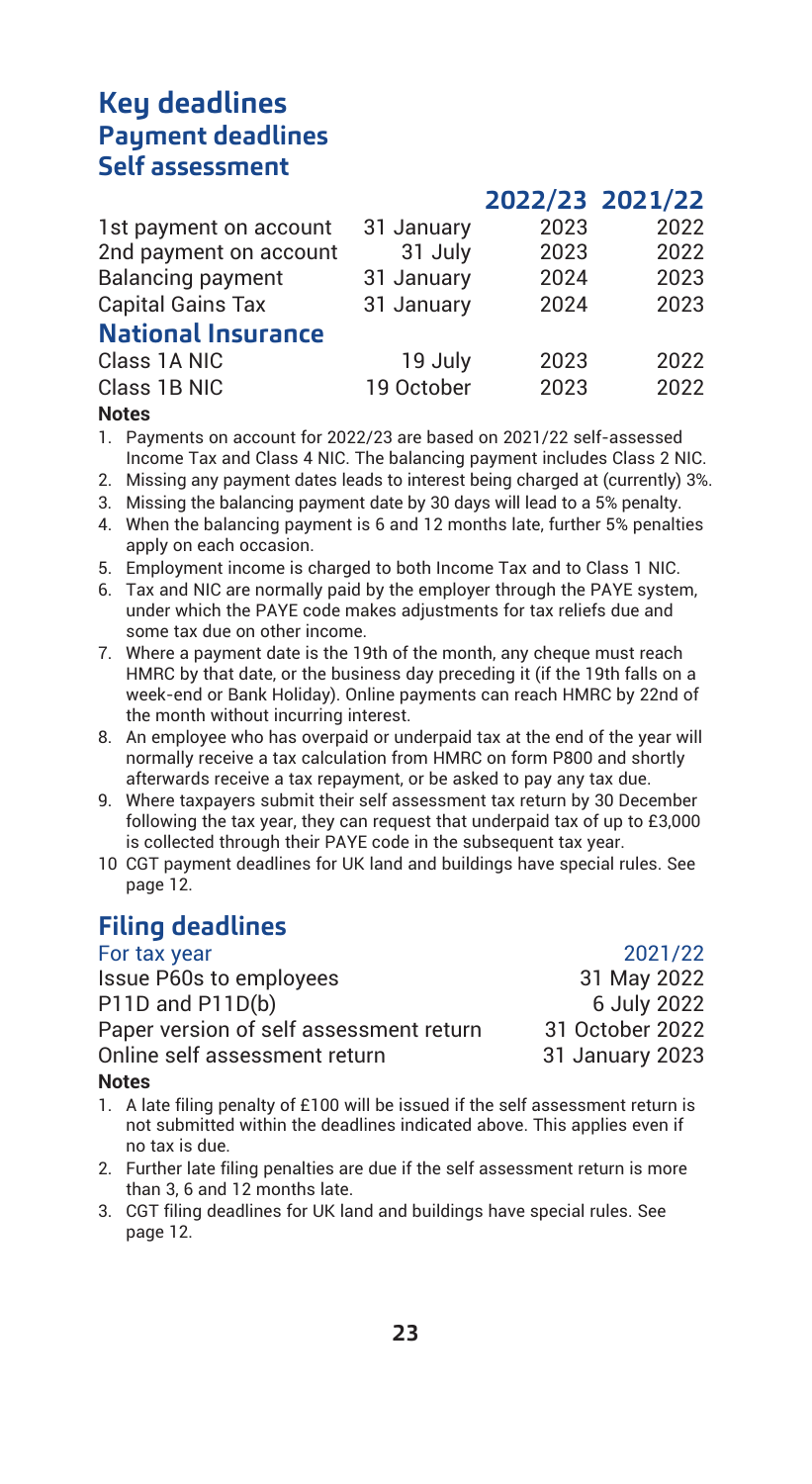# **Freeports**

Freeports are special areas within the UK's borders where different economic regulations apply, including important tax breaks. Freeports in England are centred around one or more ports (air, rail or sea), but can extend up to 45km beyond the port(s). In England they are:

- 1. East Midlands Airport
- 2. Felixstowe & Harwich including the Port of Felixstowe and Harwich International Port
- 3. Humber including parts of Port of Immingham
- 4. Liverpool City Region including the Port of Liverpool
- 5. Plymouth & South Devon including the Port of Plymouth
- 6. Solent including the ports of Southampton, Portsmouth and Portsmouth International Port
- 7. Thames including the ports at London Gateway and Tilbury
- 8. Teesside including Teesside International Airport, the Port of Middlesbrough and the Port of Hartlepool

- 1. Scotland is to announce two freeports and there will be at least one each in Wales and Northern Ireland, although these sites have not yet been designated.
- 2. Until 31 March 2026, there is SDLT relief on land purchases within Freeport tax sites in England, where that property is to be used for qualifying commercial activity.
- 3. When companies invest in qualifying new plant and machinery, Freeport tax sites provide 100% tax relief in the same tax period that the cost was incurred. The qualifying investments must be made from 1 October 2021 until 30 September 2026.
- 4. Enhanced Structures and Buildings Allowance (SBA) @ 10% p.a. (rather than the normal 3% p.a.) is available for firms constructing or renovating structures and buildings for non-residential use within Freeport tax sites.
- 5. Employers operating in a Freeport tax site will pay 0% employer NIC on the salaries of any new employee working in that Freeport site. This 0% rate applies for up to three years per employee on earnings up to £25,000 per annum. An employee will be deemed to be working in the Freeport tax site if they spend 60% or more of their working hours in that tax site. The NIC relief will be available until at least April 2026.
- 6. Up to 100% relief from business rates on qualifying business premises is available to new and certain existing businesses in Freeport tax sites in England from 1 October 2021. This applies for 5 years from the point at which the beneficiary first receives relief, which must be by 30 September 2026.
- 7. Businesses operating within Freeport customs sites receive tariff benefits, including duty deferral while the goods remain on site and duty inversion if the finished goods exiting the Freeport attract a lower tariff than their component parts.